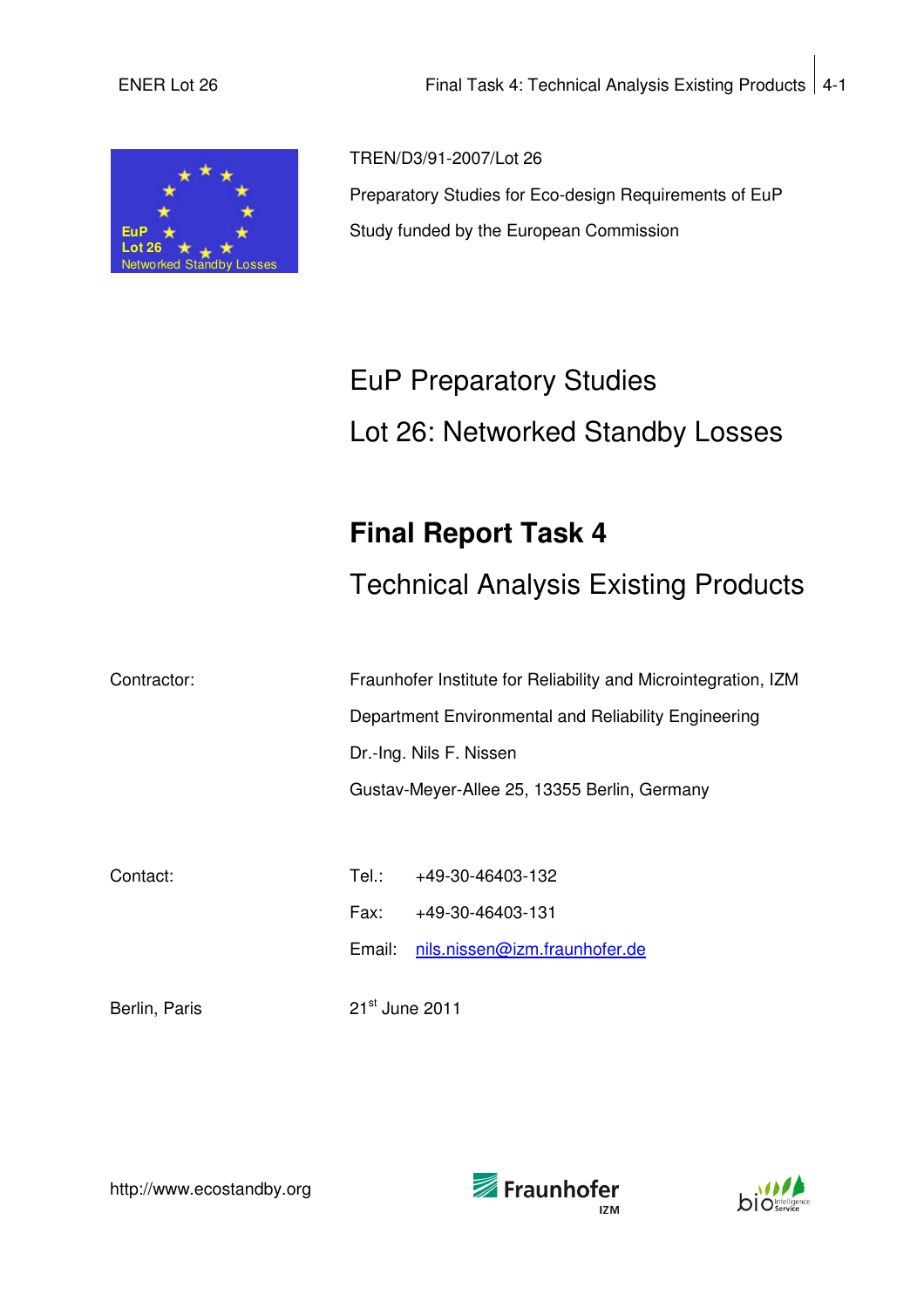#### Authors:

Dr. Nils F. Nissen, Fraunhofer IZM Dr. Lutz Stobbe, Fraunhofer IZM Kurt Muehmel, Bio Intelligence Service Shailendra Mudgal, Bio Intelligence Service

#### Additional Contributions:

Karsten Schischke, Fraunhofer IZM

Sascha Scheiber, Fraunhofer IZM

Dr. Andreas Middendorf, Technische Universität Berlin and Fraunhofer IZM

#### Disclaimer

The findings presented in this document are results of the research conducted by the IZM consortium and are not to be perceived as the opinion of the European Commission.



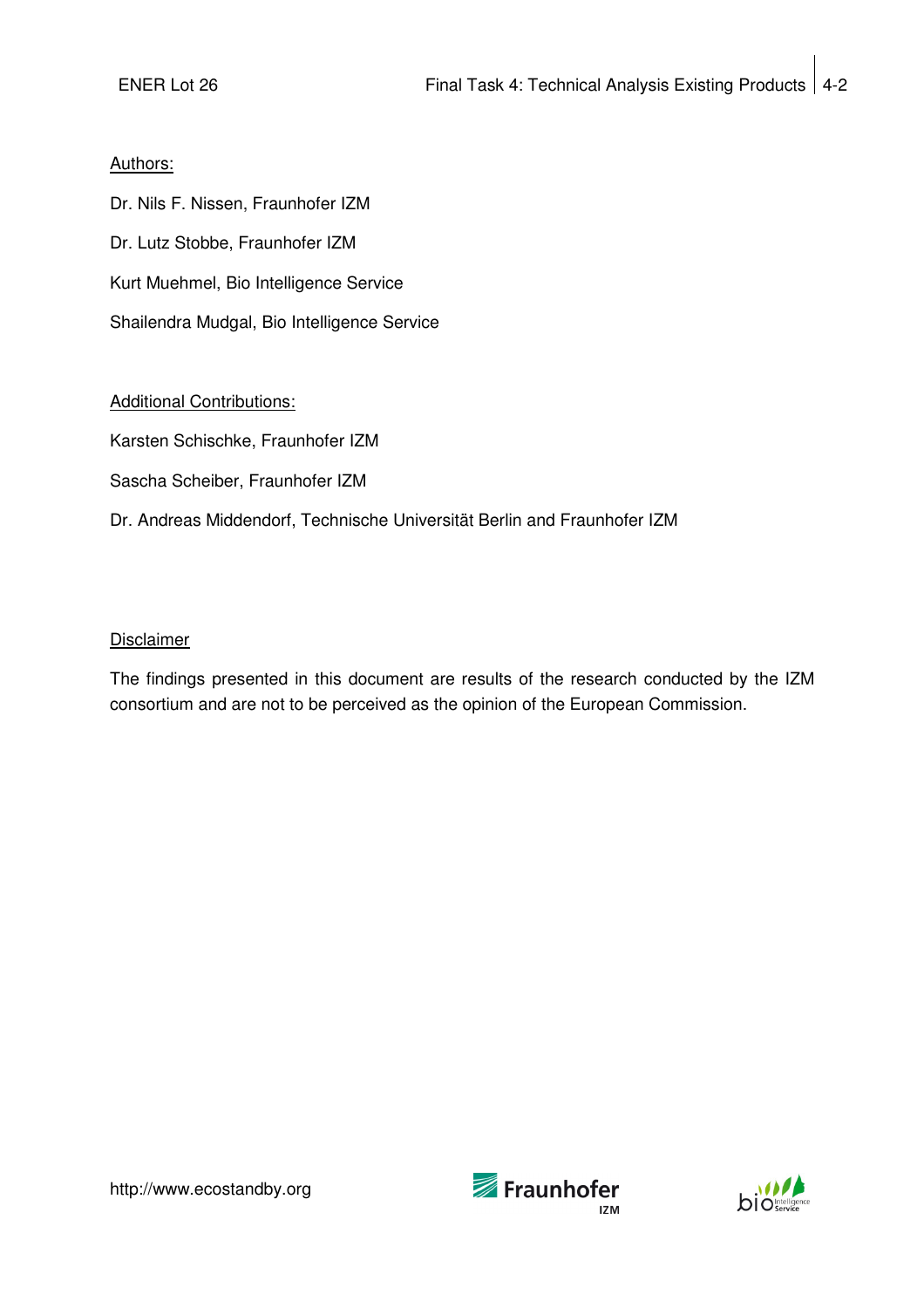#### Contents:

| 4 |       |         |  |
|---|-------|---------|--|
|   | 4.0   |         |  |
|   | 4.0.1 |         |  |
|   | 4.0.2 |         |  |
|   | 4.0.3 |         |  |
|   | 4.1   |         |  |
|   | 4.2   |         |  |
|   | 4.3   |         |  |
|   | 4.3.1 |         |  |
|   | 4.3.2 |         |  |
|   | 4.3.3 |         |  |
|   | 4.3.4 |         |  |
|   | 4.3.5 |         |  |
|   | 4.4   |         |  |
|   | 4.4.1 |         |  |
|   |       | 4.4.1.1 |  |
|   |       | 4.4.1.2 |  |
|   |       | 4.4.1.3 |  |
|   |       | 4.4.1.4 |  |
|   |       | 4.4.1.5 |  |
|   |       | 4.4.1.6 |  |
|   | 4.4.2 |         |  |
|   |       | 4.4.2.1 |  |
|   |       | 4.4.2.2 |  |



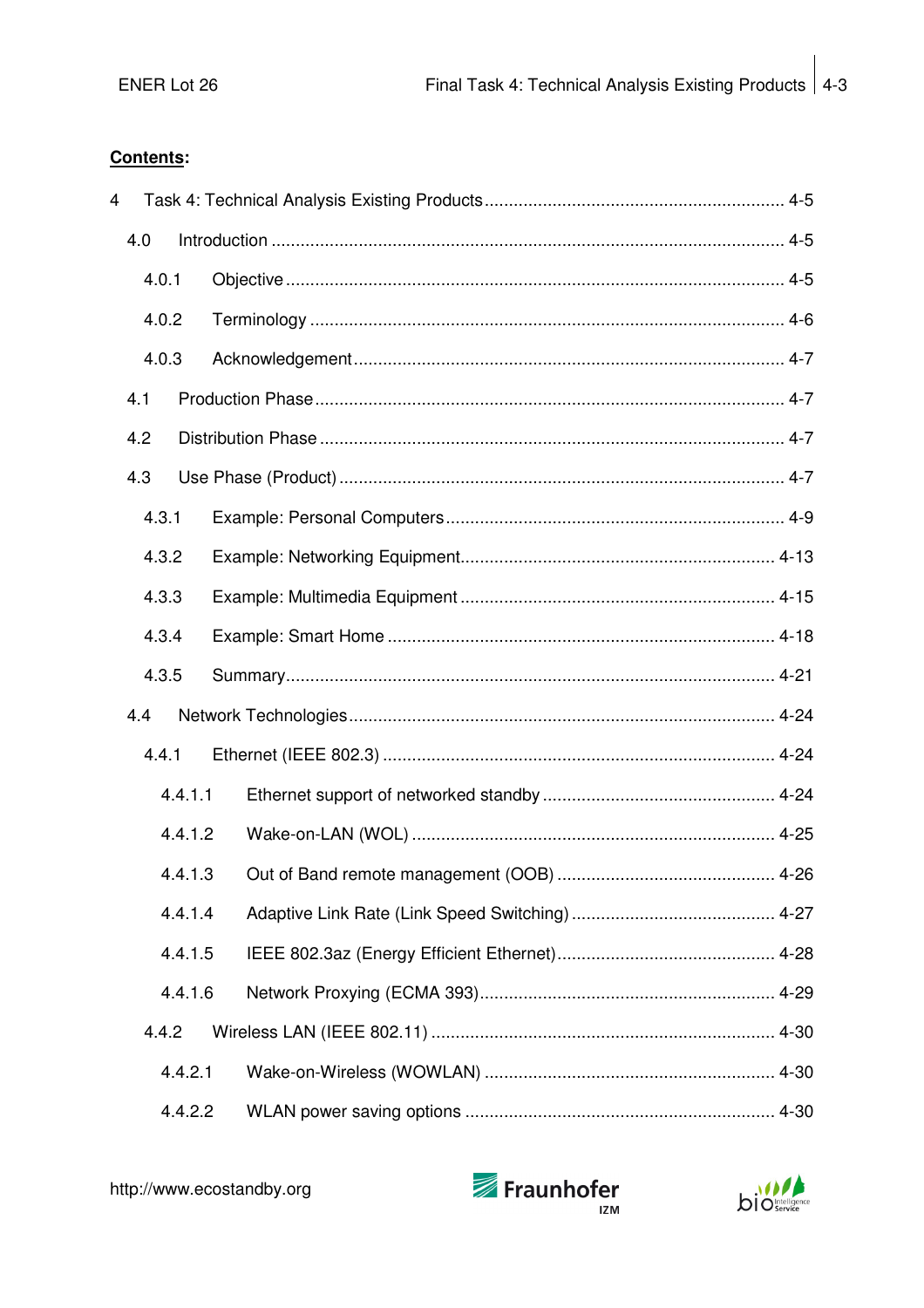| 4.4.2.3 |  |                                                                |  |
|---------|--|----------------------------------------------------------------|--|
| 4.4.3   |  |                                                                |  |
| 4.4.3.1 |  |                                                                |  |
| 4.4.3.2 |  |                                                                |  |
| 4.4.3.3 |  |                                                                |  |
| 4.4.3.4 |  |                                                                |  |
| 4.4.4   |  |                                                                |  |
| 4.4.5   |  | Data Over Cable Service Interface Specification (DOCSIS)  4-35 |  |
| 4.4.6   |  |                                                                |  |
| 4.4.6.1 |  |                                                                |  |
| 4.4.6.2 |  |                                                                |  |
| 4.4.6.3 |  |                                                                |  |
| 4.4.6.4 |  |                                                                |  |
| 4.5     |  |                                                                |  |



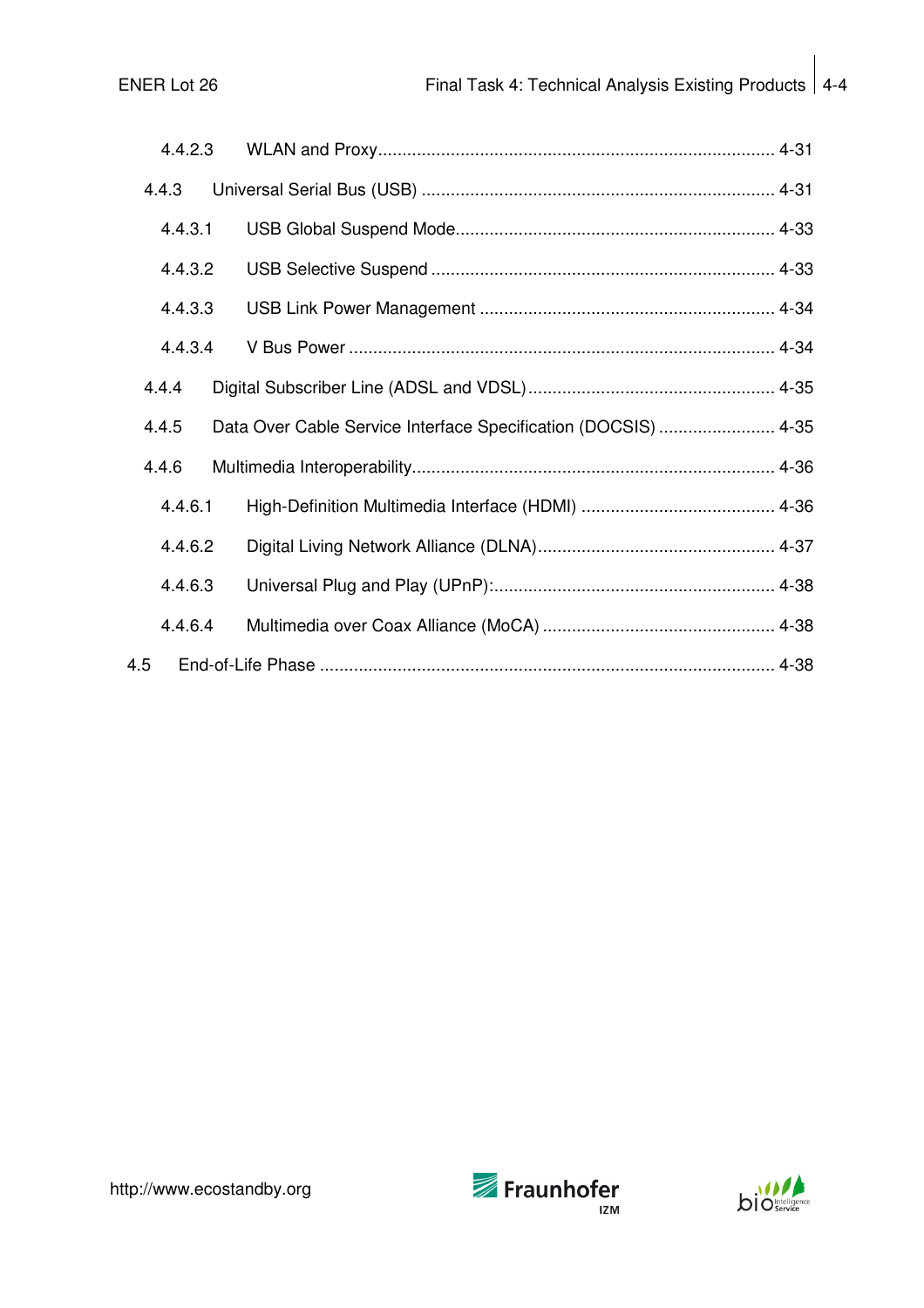## **4 Task 4: Technical Analysis Existing Products**

## **4.0 Introduction**

#### **4.0.1 Objective**

According to the given methodology (MEEuP), the objective of Task 4 is the technical analysis of products that are currently placed on the European market. The product selection should be characteristic of the product group which is under investigation in the particular study. The analysis has to determine relevant technical parameters that have an influence on the environmental life cycle performance of the products. This includes in general energy and material related product specifications. The Task 4 report provides the main input data for the later environmental product assessment and definition of the base cases in Task 5.

The ENER Lot 26 Study horizontally addresses the energy consumption of products in conjunction with networked standby. This specific objective makes it necessary to modify the technical analysis and the subsequent environmental assessment to some extent. The technical analysis will focus solely on the energy consumption of products in the use phase. That covers all aspects of the product's utilization from active modes to off modes.

Because networked standby is a functionality that could be provided out of different power modes, our investigation will address the issue of power management and the currently existing low power options for different network technologies. Despite power management the report will compile existing wake-over-network solutions and respective technical developments. In terms of products, the study needs to cover a broad spectrum of equipment and network technologies. The focus is clearly set on end-user information and communication technology equipment, consumer electronics and other electrical appliances that are typically employed in private households, business environments and offices as well as in the field of building automation. This technical analysis reflects networked standby issues with respect to the following, currently existing product groups:

- Personal computers (e.g. small servers, desktop, integrated computers, notebooks)
- Displays (e.g. computer monitors, information displays and digital picture frames)
- Networked storage (e.g. NAS, RAID, external HDD or SDD)
- Imaging equipment (e.g. printers, copiers, multifunctional devices)
- Consumer electronics (e.g. TV, AV receivers, media recorders, players and servers)
- TV customer premises equipment (e.g. complex set-top-boxes)
- Networking equipment (e.g. gateways, access points, telephones)



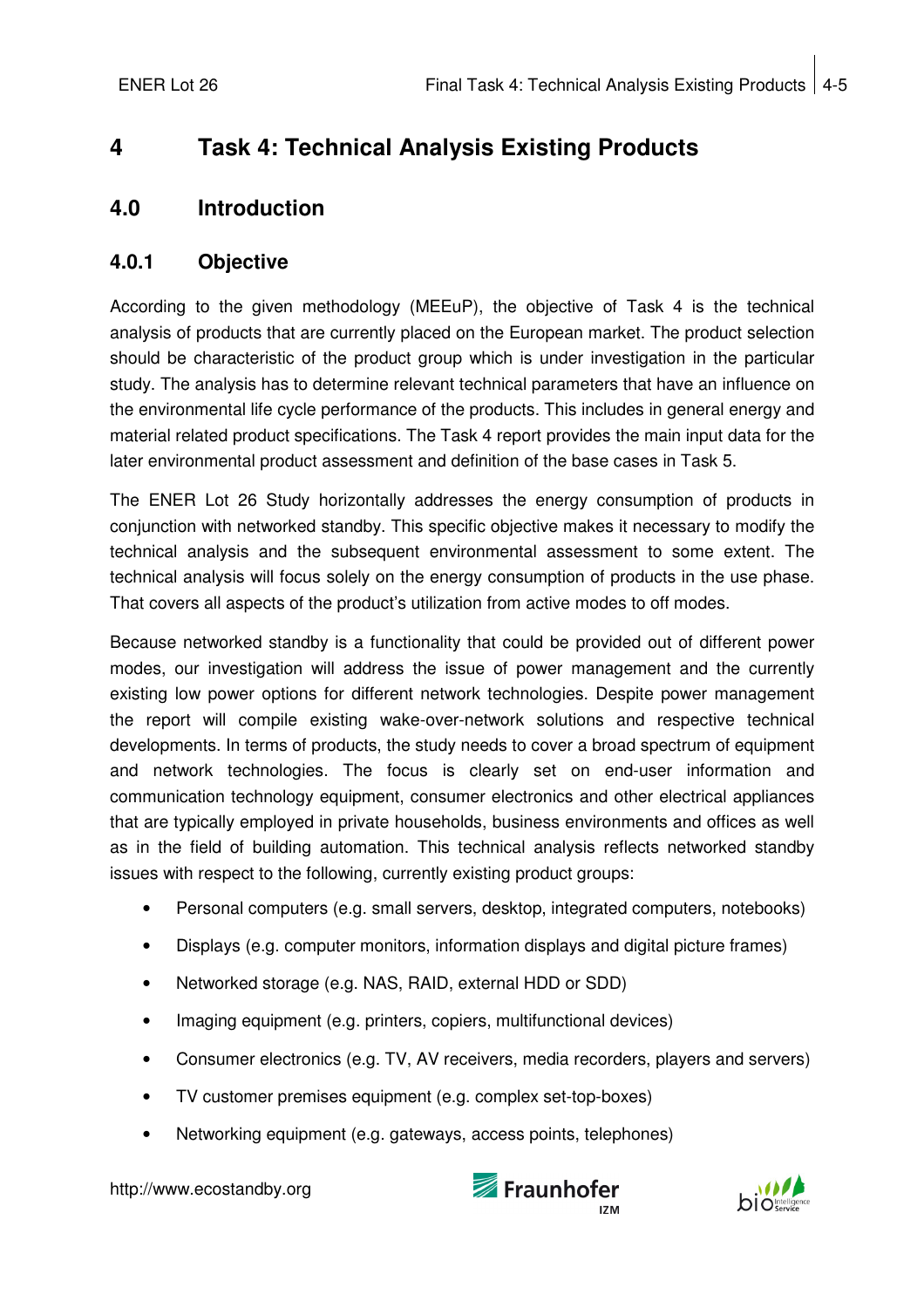The production phase, distribution phase, and end-of-life phase of are not relevant for the study. We recognize however that the production of certain components – and production related cost factors – could be of interest in the later assessment of improvement potentials. Nevertheless, we will focus this particular analysis on technical and application related aspects that influence the energy consumption of products in the use phase.

## **4.0.2 Terminology**

Throughout this task we are going to use the term "remote access and reactivation" synonymously for describing network standby. This term repeats the main functionality assigned to the networked standby condition. With "remote access and reactivation" we are recognizing the fact that networked standby provides certain functionality. The main functionality is the access of a particular "network service" that is provided by the networked product. That could include the upload of a file (e.g. video, music or document), the activation of a device or the transmission of a signal. The "resume time to application" is in that respect an important "quality-of-service" requirement. In Task 5 we will define certain quality-ofservice levels with respect to the resume time to application. We will call these quality-ofservice levels High, Medium, Low, and No "Network Availability".

Networked standby not only represents remote access and reactivation, but also implies that this functionality is provided (or could be provided) with less energy, meaning in a lower power mode. But as a matter of fact, remote access and reactivation is not always possible at present with the current standby mode power requirement of 2 Watt and less. Certain product groups, particularly consumer electronics such as TVs, AV receiver, and Blu-Ray Player and HDD Recorder feature "active", "high", "hot", "fast", "quick" and other higher powered standby modes (both passive and networked) in support of this functionality. The power consumption for such fast reactivation can range from 8 watts for a media player/recorder to over 25 watts for a complex TV. Other products, such as networking products or so called customer premises equipment, do not feature a standby mode that allows remote access and reactivation. These products are always on in an active or idle mode. This current situation, however, does not necessarily reflect the future situation as technologies will tend to become more efficient, potentially as a result of regulation. The most advanced product group with respect to networked standby is personal computers. There are for a couple of years already technical solutions implemented in the market that correspond with networked standby mode such as Wake-on-LAN or more advanced technologies such as Intel's proprietary AMT or technologies such as described by the Distributed Management Task Force (DMTF) Desktop and mobile Architecture for System hardware (DASH) standard. The DASH standard includes "Out of Band" access to servers independent of OS state and server power state.



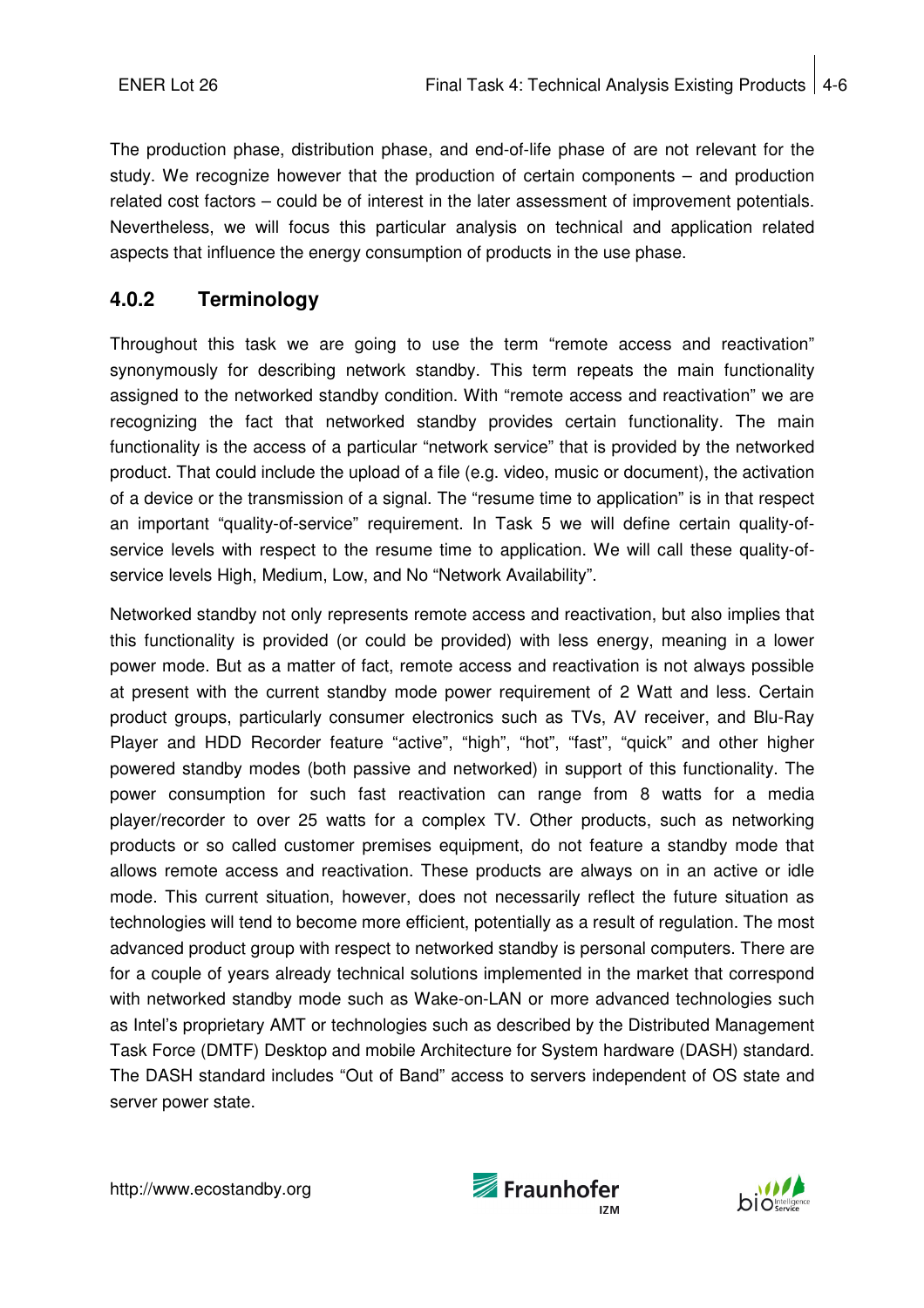In the following technical analysis we are going to examine the utilization parameters, product configurations, and existing technologies with respect to networked standby. The particular input data for the environmental assessment of the selected product groups will be provided and explained in Task 5.

## **4.0.3 Acknowledgement**

Note: In preparation of the Task 4 Report the authors provided a technical questionnaire to industry stakeholders and conducted about two dozen individual meetings and similar number of conference calls. The strongest input has been received from the computer industry, followed by consumer electronics and networking industry. Through this exchange of information we have gained a deeper understanding of technical aspects on the product level but even more on the system level.

The consortium would like to thank all active stakeholders for their support of this study.

## **4.1 Production Phase**

This subtask is not relevant for the purpose of the ENER Lot 26 Study.

## **4.2 Distribution Phase**

This subtask is not relevant for the purpose of the ENER Lot 26 Study.

## **4.3 Use Phase (Product)**

In this chapter we are going to analyze the utilization and technical solutions for remote access and reactivation of networked equipment on the example of the following product categories and application areas:

- Personal Computers
- Networking Equipment
- Multimedia Equipment
- Smart Home

With the investigation of these application areas and respective types of equipment we like to determine first of all the potential network services that the products offer in their particular use environment. We already assume that the general purposes for remote access of reactivation are related to:

- Monitoring and servicing of distributed client devices by a professional administrator
- Monitoring and servicing of customer premises equipment by a service provider
- Resuming an application or main function of a product within a local area network



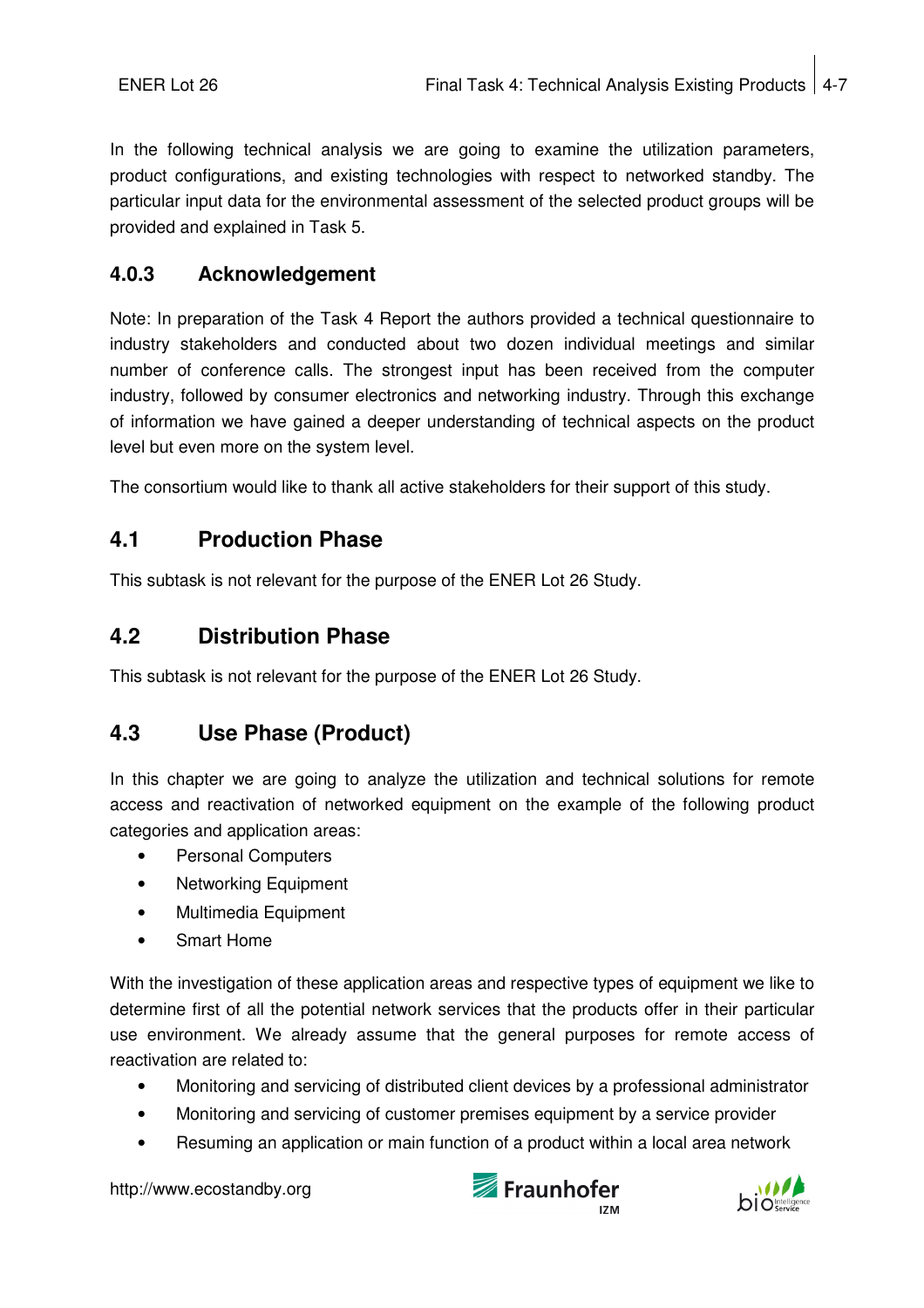• Retrieving content such as media files from a server-type device

These applications are only possible under certain technical conditions. Our analysis will cover the technical parameters of typical equipment and of the network technology that is employed. We address the following points:

- What are the performance features and network configurations of the products?
- What are the typical network services, applications, and utilization patterns?
- What are the modes and technical solutions for remote access and reactivation?



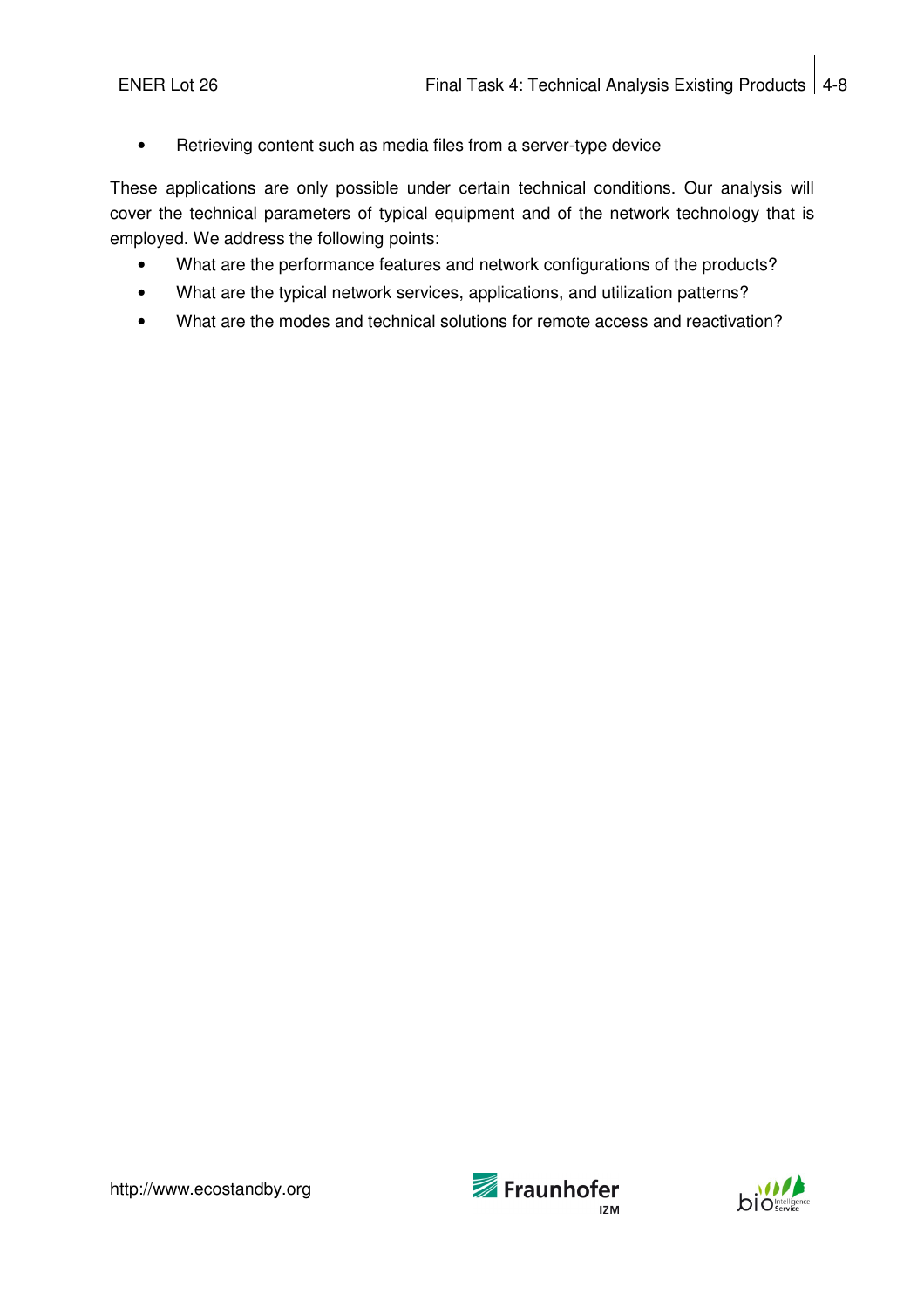## **4.3.1 Example: Personal Computers**

**Product description:** Personal computers are still a quickly developing product group. The market is basically divided into stationary devices (e.g. small server, desktops, thin clients, and integrated all-in-one) and battery powered portable devices (e.g. notebooks, subnotebooks, tablets). Battery powered products feature typically advanced power management. There is a range of computer peripheral devices that we consider in this study as well. They include e.g. network attached and plug-in storage devices, desktop monitors (displays), and imaging equipment such as printers or MFDs. The power consumption varies largely between different types of personal computers particularly due to the processor and storage performance of the system. The on-mode power demand ranges from a couple of ten watts<sup>1</sup> to a couple of hundred watts. New semiconductor generations and progress in system integration is balancing (if not constantly improving) the energy efficiency of PCs in general.

**Network configuration**: A general trend for all computer devices is the growing network capability in terms of bandwidth and network availability. Most computer products feature different versions of wired and wireless LAN (Ethernet) as well as USB. There are of course adapters for almost any kind of network interface available. PCs are configured with multiple wired and wireless interfaces (ports). An important aspect with respect to quality of service is the reliability and security of a network connection. With the introduction of more capable and secure network technologies the protocol overhead increases. The required network interface control (NIC) in close conjunction with the operation system (OS) determines the efficiency of the network utilization. The hardware and software elements are important instruments in optimizing power consumption of the utilized network.

**Network utilization**: The PC network connections are used for various purposes. With respect to this study we will focus on remote access and reactivation of the (sleeping) equipment over a network connection. This functionality is to some extent already a common practice in the field of personal computers. Our investigation indicates that remote access of devices is more common within the business environment. One example is servicing distributed office PCs by utilizing the Ethernet-based Wake-on-LAN (WOL) technologies or more advanced technical solutions such as Intel's AMT on Intel's vPro platform for business computers. Another established solution is provided by the Distributed Management Task Force (DMTF) DASH specification. They include platforms by HP, Compaq, Dell, and Lenovo among other platform vendors.





j  $<sup>1</sup>$  Or less, in the case of thin clients.</sup>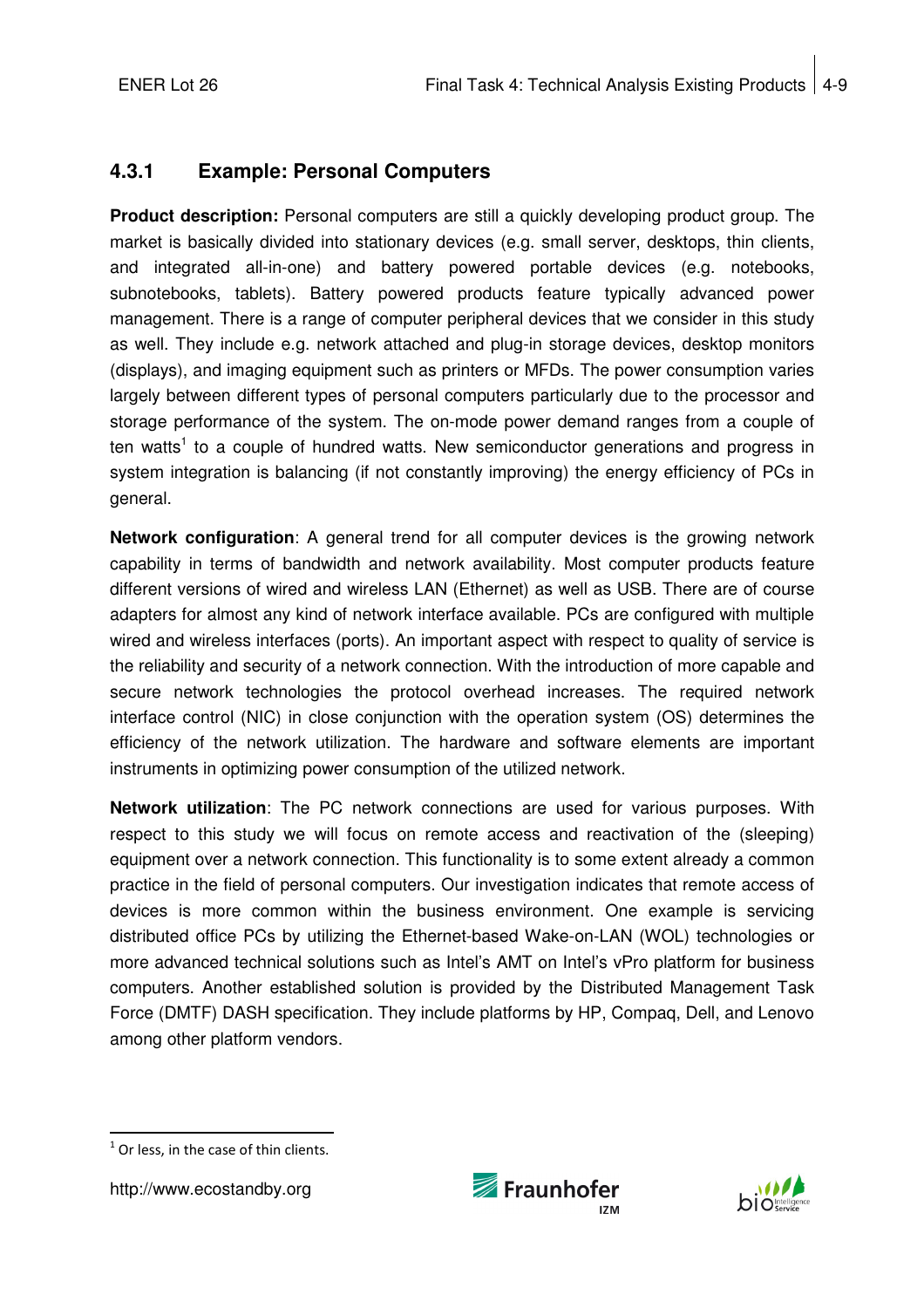Administration of distributed PCs, imaging equipment, information displays, networking equipment and other IT can be done 24h/day (see Figure 1). In order to ensure full working capability, updates might be scheduled by the IT administration for the night.



Figure 1: IT-Administration in business environments

As for the private use environment (home) it has been more difficult to assess the actual utilization of remote access and reactivation. As a matter of fact the long existing WOL is hardly utilized by private customers. Industry assumes that no more than 5% to 10% of private PCs are used in this way. External access of home PCs over WAN-LAN connection such as Virtual Private Networks (VPN) is not yet common in Europe (see Figure 2). Interoperability problems are an issue in that respect.



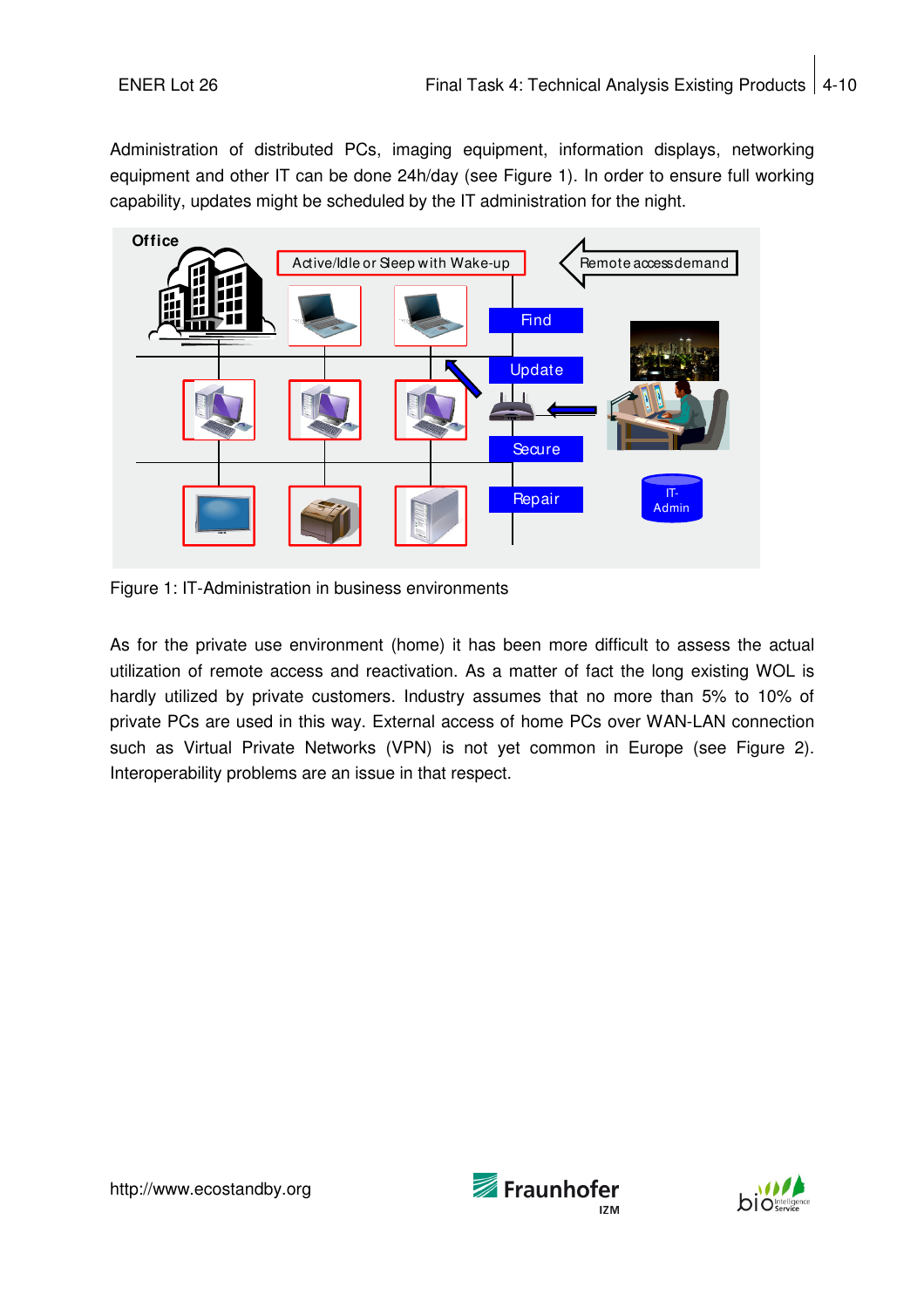

Figure 2: Virtual Private Network

Another reason for this situation is the still existing lack of appropriate bandwidth in the upstream, which reduces the upload and streaming capabilities (speed) from a server-type product at home. The currently existing asymmetrical bandwidth distribution – as is the case with most DSL standards – will eventually be solved when Fiber-to-the-Home (FTTH) is implemented. Many European Union member state governments are pushing this development. According to a recent publication of the Fiber-to-the-Home Council Europe (FTTHCE) a dynamic development is expected for the years to come. However, in 2010 only 1% of EU households are connected by FTTH.<sup>2</sup>

**Network availability**: Despite this situation we have to assume increasing network demand. File sharing, social networks, and other private network services are increasing the supplyside (service offers) and will result in increasing network demand with respective interfaces. Against that background it is reasonable to assume that PCs will more and more require the capability of remote access and reactivation (networked standby). A critical aspect in this respect is the resume time to application. This is the time necessary for a device to receive and process a wake-up signal, start (resume or boot) the operating system and support an application or service. Depending on the network service that is offered, the resume time to application could vary. In a virtual private network somewhat longer time delays might be acceptable whereas in a private-public application more instant reactivity is required. We expect that the utilization of remote access and reactivation will increase with higher network availability (faster resume time to application).





<sup>1</sup> 2 FTTHCE (April 2010): http://www.ftthcouncil.eu/documents/studies/FTTHCE\_AnnualReport\_2009-2010.pdf (downloaded 25.08.2010)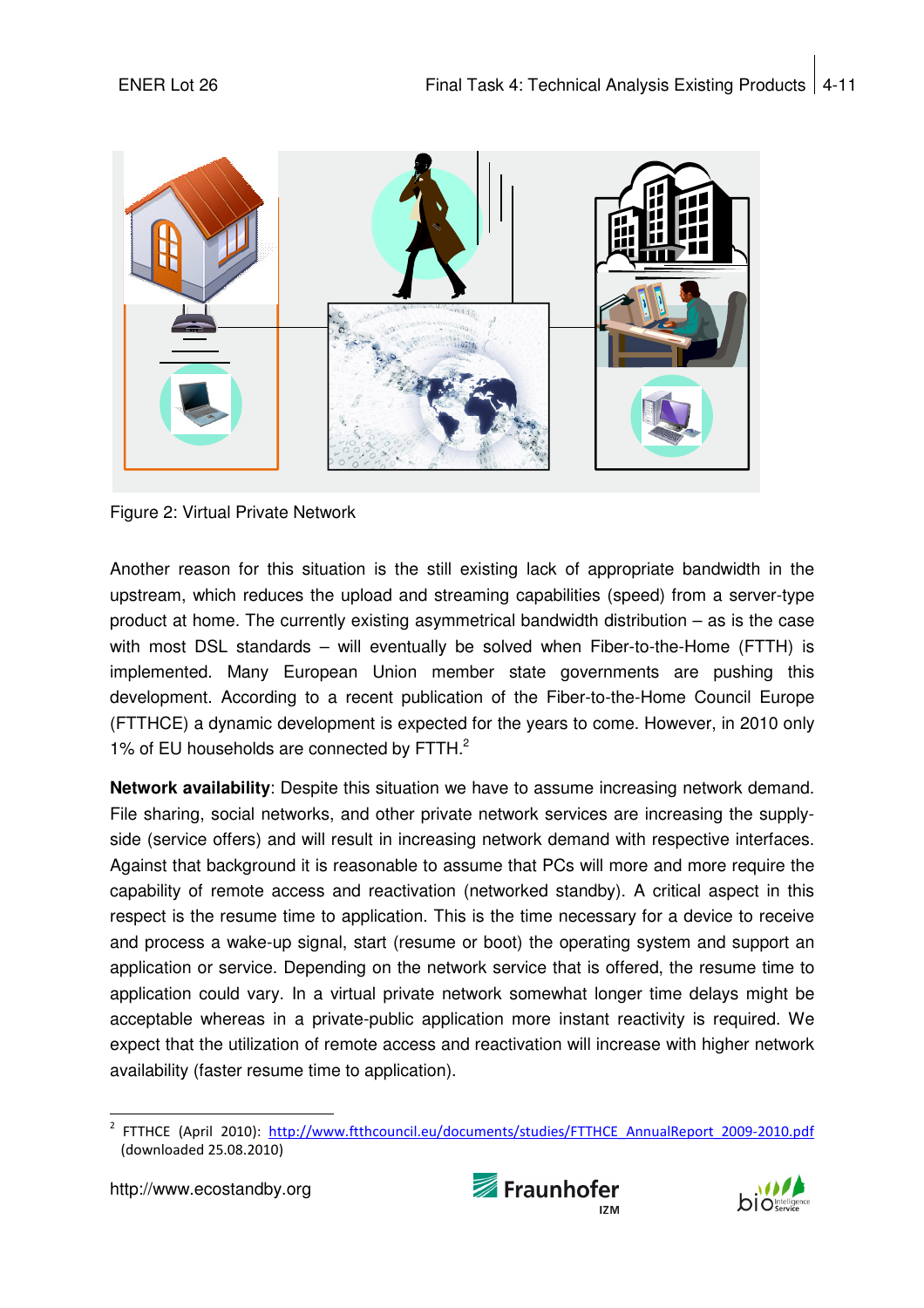**Remote access and reactivation:** PC/LAN systems have some well established wake-up solutions (e.g. WOL, DASH). CE (AV) systems are also capable of wake-up over network by legacy SCART or digital HDMI CEC.

**Support of power management**: Power management of products that provide network services are related to ECMA393 (Proxying) and IEEE802.3az (Energy Efficient Ethernet).



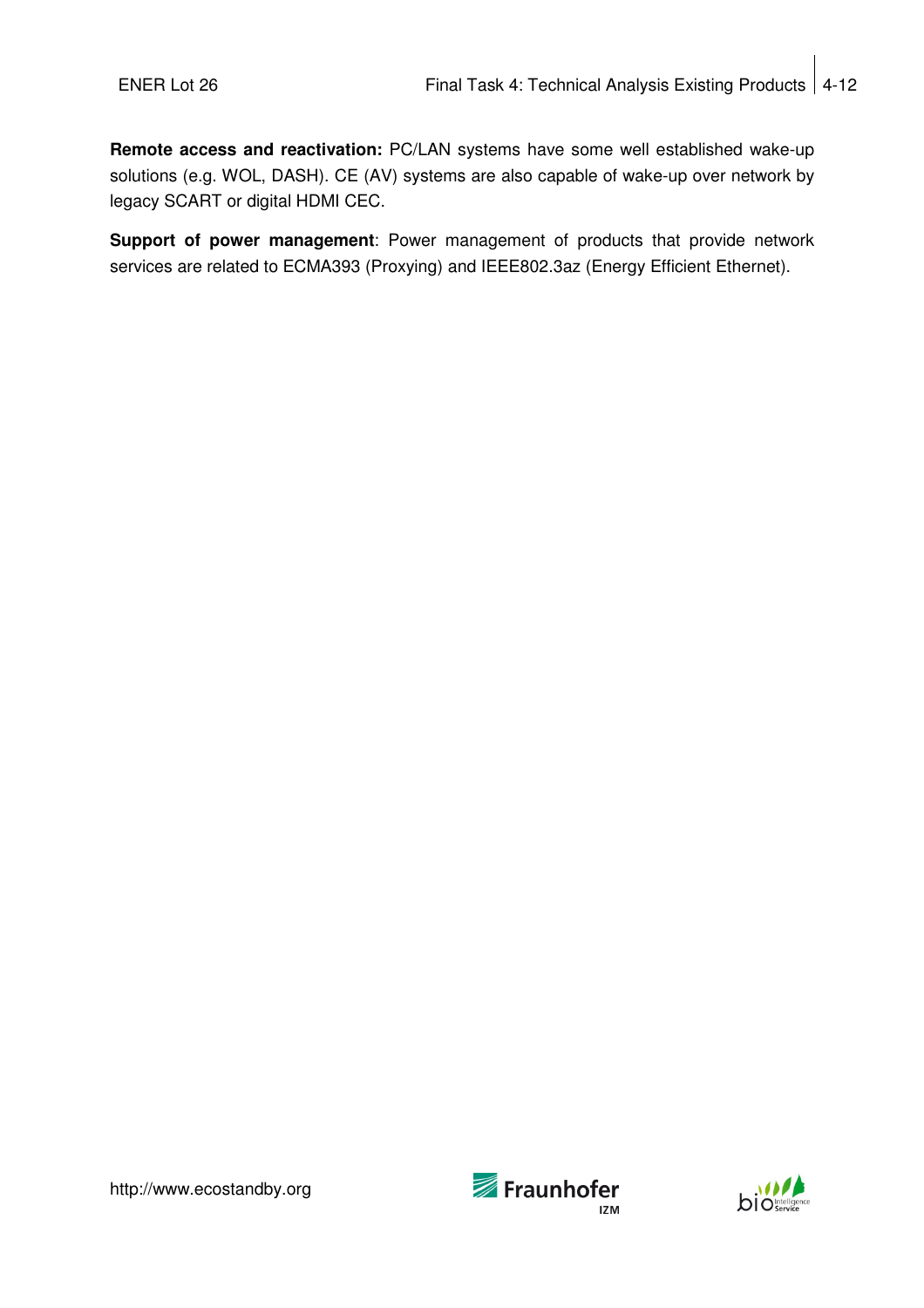## **4.3.2 Example: Networking Equipment**

**Product description**: In the residential and office environment networking equipment are located at a subscriber's premises. They connect the local area network (LAN) of the private user or office with the service provider's wide area network (WAN). The main functionality of networking equipment is to provide high network availability for instant signal transmission. Networking equipment is a fast developing product group. They are driven historically from the telecommunication sector (telephone and internet service provider) on the one hand and the television sector (cable and satellite TV service provider) on the other hand. With increasing broadband capabilities of both telecommunication and television access technologies triple play services including telephone, internet and television are becoming a common business model. At the moment most households still have separated telephone and television access technologies. We assume that this situation will change over the next years leading to triple play capable home gateways based on wide area network technologies such as DSL or FTTH and headed complex set-top-boxes based on DOCSIS or SAT. Another access and local area network option is Femto cells. The access technologies would include 3D and 4G cellular such as UMTS, LTE and WiMAX.

**Network configuration:** Networking equipment, including both routers and set-top-boxes, increasingly support wired and wireless computer and multimedia networks in the home and office environment. They feature wired and wireless LAN (Ethernet) as well as USB and HDMI. The following groups of network interfaces are part of triple play gateways:

- Wide Area Network Interfaces (DSL, FTTH, DOCSIS, UMTS, LTE, WIMAX)
- Local Area Network Interfaces (Ethernet, WiFi, USB, PLC, MoCA)
- Broadcast Network Interfaces (DVB tuner and demodulation)
- Digital AV Network Interfaces (HDMI, DVI-D, DisplayPort)
- Analogue AV Network Interfaces (SCART)
- Analogue Telephone Network Interfaces (FXS)

The power consumption of networking equipment largely depends on the network configuration including the number of wired and wireless interfaces (ports), bandwidth capabilities, signal/data processing and storage performance. At the present time the onmode power consumption is mainly <30W, averaging around 10W. Over the past years dedicated network System-on-Chip (SoC) and large scale system integration (LSI) improved power consumption despite increasing performance. With increasing integration of storage capacities and server-type applications this improved electricity consumption could however be offset – meaning power consumption could increase again.



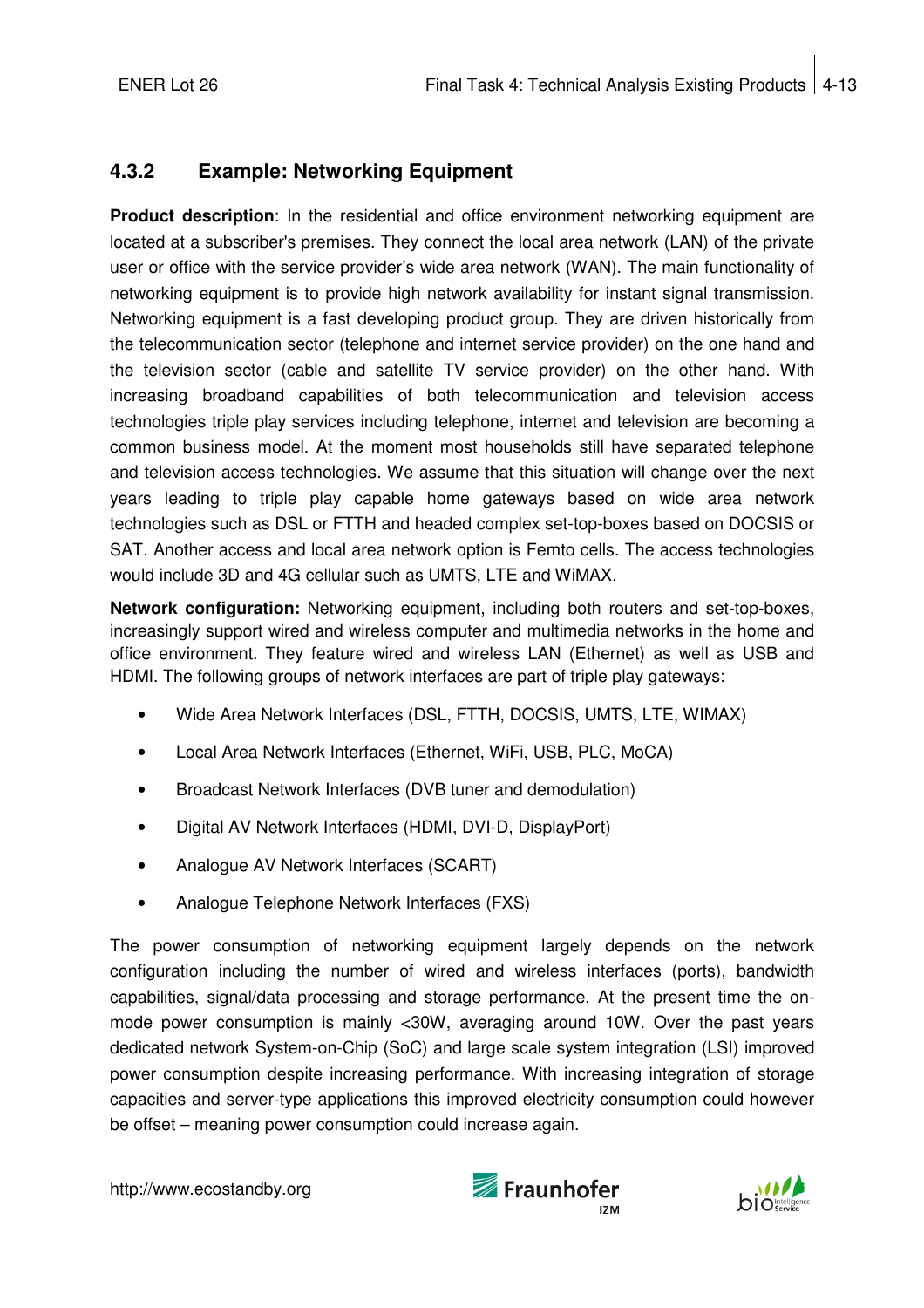**Network utilization**: Networking equipment is designed for high network availability (always online). The utilization in home and office environments is basically identical, though the utilization intensity varies. Again, the bandwidth availability in downstream and upstream is essential for the actual network demand and use. Due to the trend towards triple play supporting equipment it is feasible to assume that active utilization of networking equipment will further increase (more hours per day). Idle or possible standby periods, which occur during the night time, might decrease even further. We do not assume that customers switch off networking equipment. There are two types of network service demand (see Figure 3). The first is the CPE access demand of a service provider for codec and program updates or other security measures. The second demand comes from network services that the end user offers to the outside. This could be a file sharing application or utilization of a VPN.

With the already indicated shift towards new applications (e.g. media server, file sharing) the networking equipment becomes an essential part of the home multimedia infrastructure as well. This means that not only the WAN link needs to be maintained all the time, but also that the LAN/Multimedia links need to be capable of remote access and reactivation. Furthermore, our investigation also indicates that networking equipment (as a central node) will be used as a power supply source for smaller plug-in equipment that are powered over Ethernet or USB (or other technologies in the future).



Figure 3: Remote access demand in the home environment

**Network availability**: Against that background we (not surprisingly) conclude that network availability has the highest priority for networking equipment. The reaction time is in the micro- and millisecond range. Nevertheless, due to obvious periods of no or less network



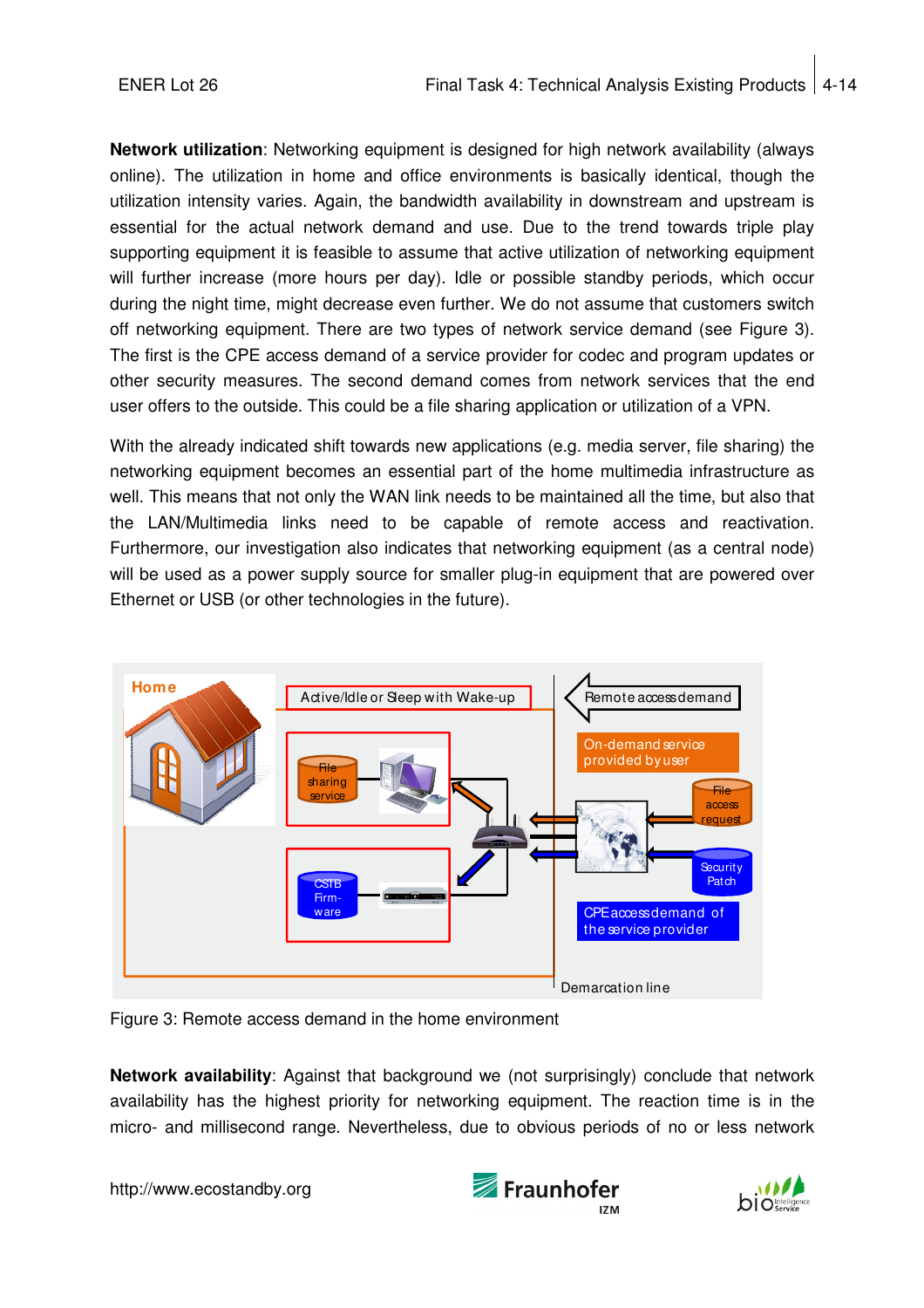transmissions (active utilization) during night times, vacation or during the day (customer at work) we see a potential of reducing energy consumption though the implementation of a smart and reliable power management that provides still enough (fast) resume time to application. In Chapter 5, we will investigate the technical situation in that respect.

## **4.3.3 Example: Multimedia Equipment**

**Product description**: TV and multimedia equipment describe a manifold set of products typically called audio/video or consumer electronics. The product spectrum is currently embedded into a dynamic market development. The driving forces behind this market are new television services and video media technologies in conjunction with changing triple play service provider infrastructure. TV and multimedia development is not only driven by changing form factors and display technologies, but also by digitalization of content platforms (media), high definition (HD), and three dimensional (3D) TV/video. This trend changes the media carrier systems and network requirements. It is expected that more than two Third of all CE products will be network enabled (HDMI LLC 2009). Despite regular TV programs, Pay-TV, Pay-per-View (PPV), Video-on-Demand (VoD) services, as well as Internet-TV (IPTV) are increasing the bandwidth demand in the access and local area networks. A second aspect is the development of media carriers systems such as Video Disks (DVD, BluRay), Hard Disk Drives (HDD), Redundant Array of Independent Disks (RAID), and Solid State Drives (SSD) for replaying, recoding, and storage of media content.

The product technical platforms originate from a highly diverse industry spectrum including (traditional) consumer electronics, game consoles, computers, and even networking equipment manufacturers. This diversity describes the functional spectrum of the products as well. In general we can observe the trend to higher functional integration (e.g. media centre) on the one hand and simultaneously also a further distribution of functionality into individual products. As a very rough trend we see a development from the STB/TV-Receiver side (integrating storage) and from the Disk-Player/Recorder side (integrating receiver). The power consumption mainly depends on the main functionality. In the case of a TV it is the display. Nevertheless, it is the data/signal processing and storage performance that defines more and more the complexity of the system (operation system) and indirectly the power consumption of the product. The power consumption of the basic (we exempt here the display in on-mode) system varies from a few watts to a few ten watts.

**Network configuration**: In order to support digital high definition media transmissions new network technologies and interoperability standards are entering the market. The dominant networking technology in the TV/AV area is High Definition Multimedia Interface (HDMI). Most products are support Digital Visual Interface (DVI) and older analogue network interfaces such as SCART for downward compatibility. WiFi is the main technology for



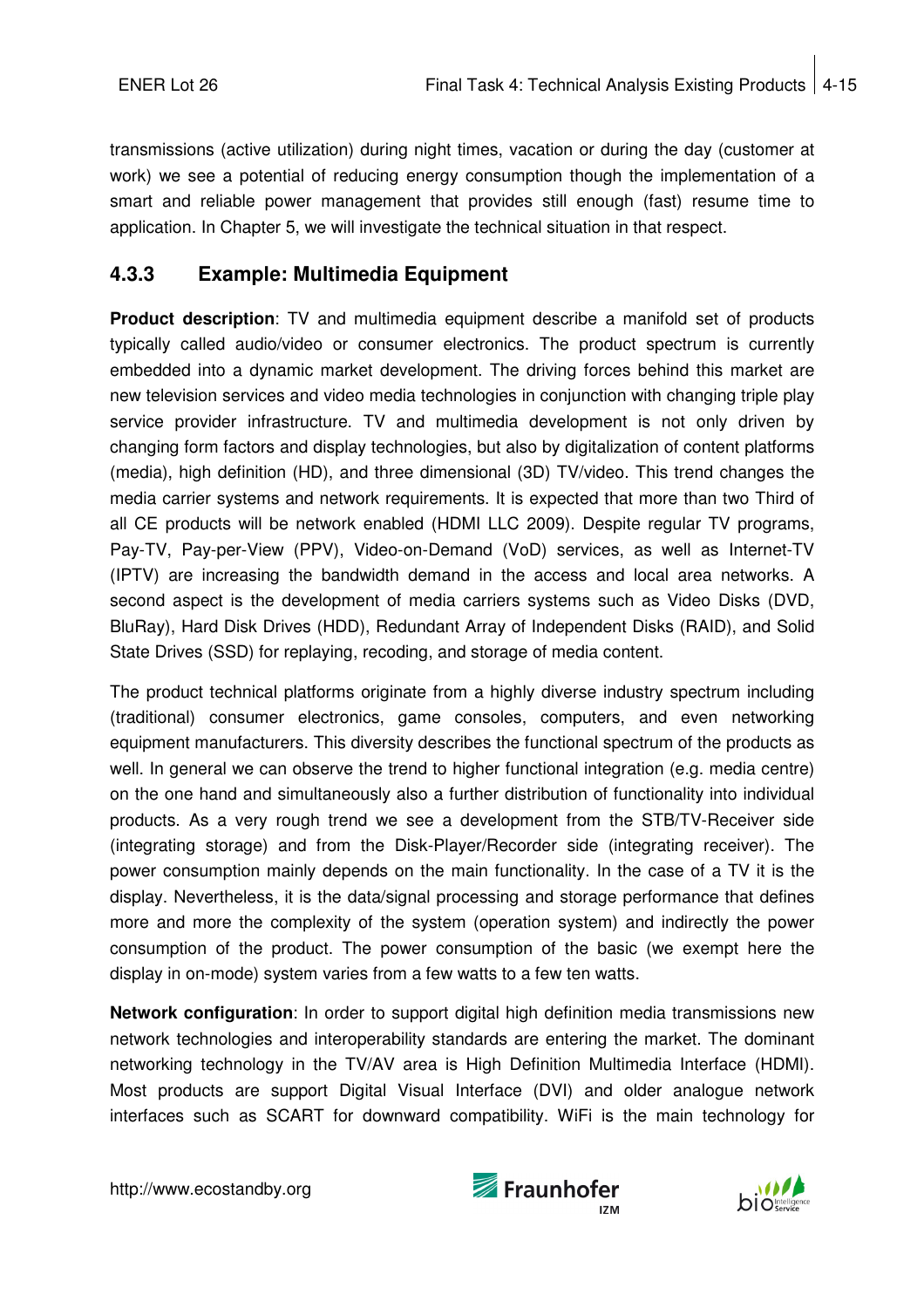wireless connectivity. However, there is a range of other wireless technologies potentially available (see Table 1 below).

Avoiding cables is not only appreciated in an optical sense (pin the TV on the wall without a cable hanging around), but it additionally provides tremendous flexibility in the set-up of a home entertainment or office information system. Most of the wireless technologies provide necessary signal transmission performance in range of 3m to 30m. From an energy point of view, these technologies are better when the sender and receiver are as close together as possible.

There are plenty of limitations for wireless applications in conjunction with consumer electronics such as HDTV due to copy protection. As an example, transmitting digital media (Blu-ray, DVD, MP3, etc.) might be limited or not possible because they are tied to some form of Digital Rights Management (DRM).

| <b>Wireless Standard</b>                    | <b>Band</b>    | Data Rate             |
|---------------------------------------------|----------------|-----------------------|
| WiHD WirelessHD 1.0 [Next Generation]       | 60 GHz         | 4 Gbit/s [>10 Gbit/s] |
| <b>WiGig Wireless Gigabit Alliances</b>     | 60 GHz         | 7 Gbit/s              |
| <b>WHDI Wireless Home Digital Interface</b> | 5 GHz          | 3 Gbit/s              |
| WiFi Alliance WiFi-Direct (P2P)             | 2.4 / 5 GHz    | 600 Mbit/s            |
| WiDi Intel Wirless Display (My WiFi / MWT)  | 2.4 GHz        | based on 802.11n      |
| <b>WUSB Wireless USB</b>                    | 3.1 - 10.6 GHz | 480/110 Mbit/s        |

Table 1: Wireless standards for broadband and HD video signal transmission

At the present moment we are noticing that TV and multimedia equipment provide a multitude on network options. Interoperability is therefore a special issue. The problem is here again that new standards and proprietary interoperability solutions are continually evolving on the market. The equipment manufacturers generally join most of these "interoperability alliances" including the Digital Living Network Alliance (DLNA), Multimedia over Coax Alliance (MoCA), or Universal Plug and Play (UPnP) in order to have all options for their system architecture. This capability is important to provide the customer with the option to integrate the equipment seamlessly in existing or new networks. The interoperability alliances regulate license issues for the utilization and network support of different media formats including:

- audio (e.g. MP3, WMA)
- video (e.g. DivX, DivX HD, AVCHD, MPEG-4, VC-1, MKV)
- picture (e.g. JPEG, GIF, PNG)

**Network utilization:** Similar to personal computers the network utilization of TV and multimedia equipment will increase with new online services. If we make a distinction between active use (sitting in front of a TV or audio system to enjoy the content) and passive

http://www.ecostandby.org

Fraunhofer

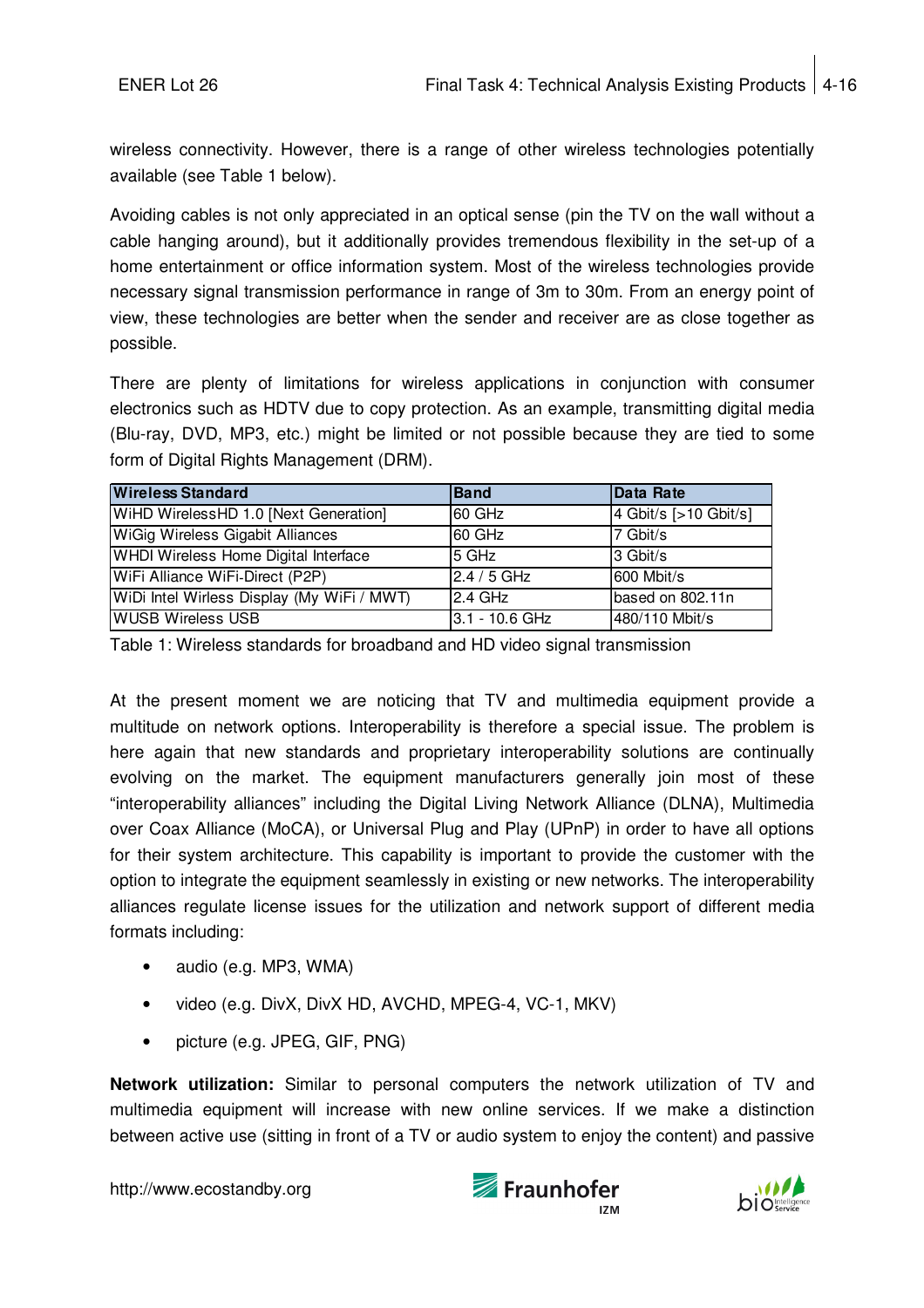use (the recording / download of content or servicing of the system) we notice that remote access and activation (networked standby) is somewhat different to computers or networking equipment. TVs and multimedia equipment are typically operated with remote control. That (traditional) feature makes the use of these devices very comfortable. However, it also means that the user has to be present in order to start (wake-up) the product. A typical line of events has been in the past (1) activating e.g. the STB, (2) then TV and (3) the DVD player. Nowadays the activation of the television or a peripheral device can be done automatically via HDMI/CEC-based network wake-up out of an active standby mode. An example would be a TV display in the bed room that is wireless connected to a main TV receiver in the living room. The receiver box would get a wake-up signal via a WiFi adapter/router. This type of solution requires more energy than regular standby as the TV/AV receiver provides such network wake-up typically only out of a higher power state. The so called "Fast Play" or "Quick Start" options that are provided by some manufacturers for media player/recorder or complex TVs consume from 8 watts to over 25 Watts in "hot" standby. In conclusion we could assume that a large group of products that are currently feature <1W standby may increase energy consumption for faster resume time to application.

**Network availability:** With the market shifting to more complex provider services (Pay-TV, Video-on-Demand, Interactive TV) the demand for network availability will increase in the downstream (towards the end-user) as well as upstream (from the end-user). The main demand is at the interface between service provider and end-user. The servicing of customer premises equipment such as complex set-top-boxes or headed gateways is already well established. These devices are regularly updated in order to ensure interoperability, copyright protection, or basic electronic program information. Depending on the individual system configuration (access technologies, device specific functionality) this network service demand could lead to increasing active/idle phases of related end-user equipment, if they do not provide low power options. The harmonization of technical solutions and service procedures are essential preconditions for energy efficiency. Service providers and equipment manufacturers need to collaborate on feasible solutions in the interest of the customer.

The network availability demand within end-user-controlled home multimedia networks is very difficult to judge. The user in most cases controls the distributed system within reach of the remote control or a few steps. There is however some network employments where convenience might require higher network availability. A common example is a central media receiver/server device that is hidden and not accessible with the remote control. In this case the system might be activated over a central node (WiFi router) or the distributed TV (monitor). Another example is the increasing number of small streaming clients such as displays or sound systems. These systems mostly use WiFi connectivity and are always on. Power management is not common. As for the downstream demand (media recording,



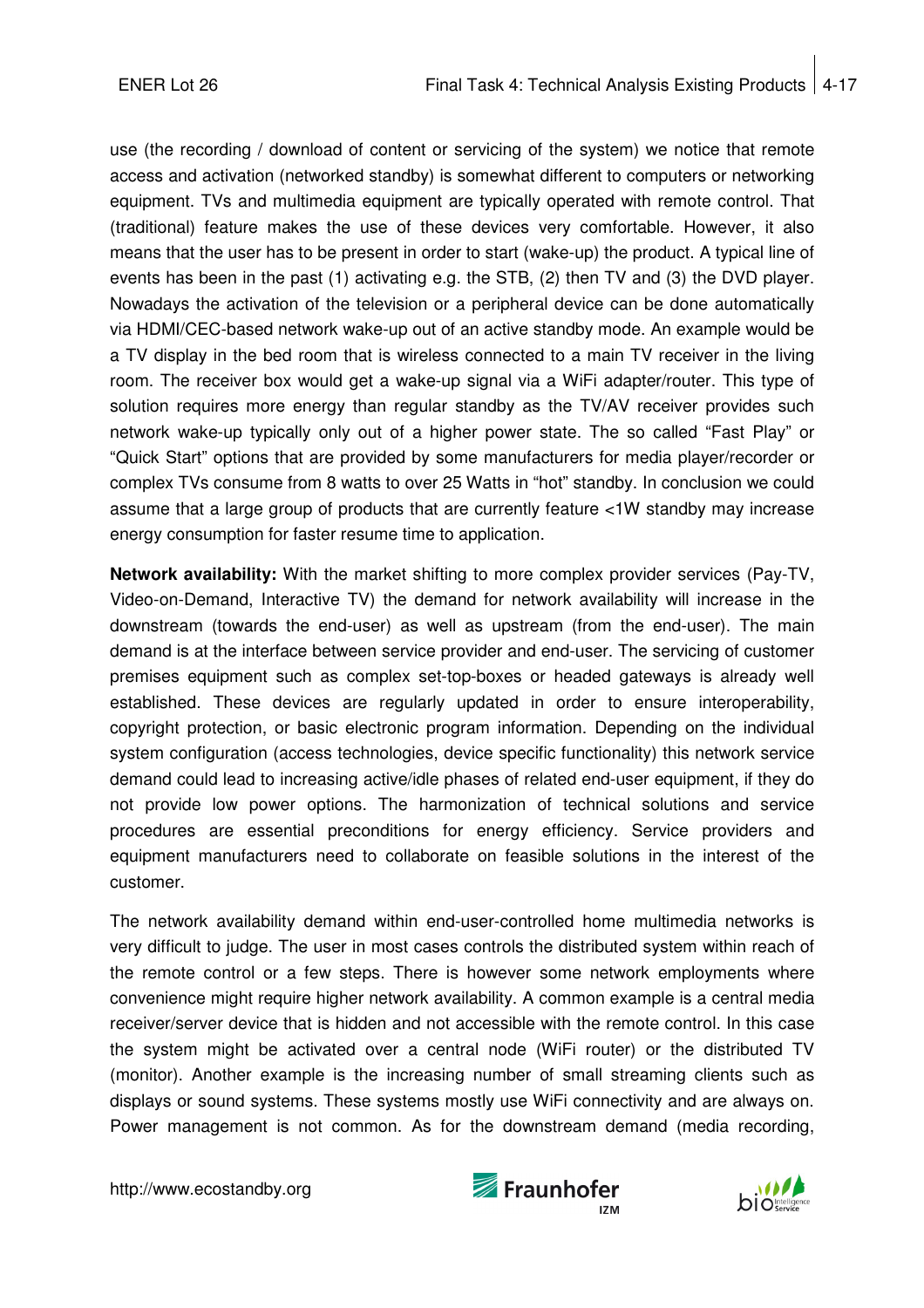download) new media service platforms, security and copyright protection measures actually limit program recording to some extent. More commonly today are video streaming and in the case of Personal Video Recorder (PVR) time-shift viewing. The necessity for immediate resume time to application or high network availability is rather small.

**Remote access and reactivation:** In chapter 4.4 we investigate HDMI/CEC-based network wake-up and active standby modes.

## **4.3.4 Example: Smart Home**

The buzzword "smart home" is related to a number of network-based concepts with respect to the monitoring and control of:

- Objects (e.g. rooms, doors, windows),
- Equipment (e.g. large household appliances, HVAC equipment, surveillance systems)

One general concept is the automation and hopefully optimization of processes. The automatic adjustment of heating, ventilation and air conditioning (HVAC) as well as lighting based on sensors is a common praxis in building automation. Such system solutions have mostly a defined (programmed) network service which is limited to the home or building (local area network). The system also typically employs network technology (e.g. ZigBee, Powerline) that is less commonly used for end-user devices.

With the introduction of "Smart Metering" and "Networked Appliances" solutions, real-time status monitoring, assessment, and control units that are connected to service (utility) providers, the utilization of the network and respective network services become a new dimension.

**Networked appliances** defines large household appliances such as washing machines and dish washers that have a network interface connecting the appliance to a control box that functions as a network service interface. According to white goods manufacturer Miele and Bosch-Siemens-Hausgeräte (BSH), two of a handful of enterprises that presented networked appliances at the 2010 IFA household appliance and consumer electronics show in Berlin, there are currently only a few network services under investigation including smart grid applications and remote maintenance.

The most promoted network service is an energy-price-adaptive start of washing cycles in conjunction with the "Smart Grid" concept. With this network service the end-use benefits from low energy prices (in non-peak hours) while the utility provider would benefit from a load-adapted grid (reduce peak hours).

This concept brings together a couple of new players including the appliance manufacturer, utility provider and network provider. The main reason for this collaboration is the technical



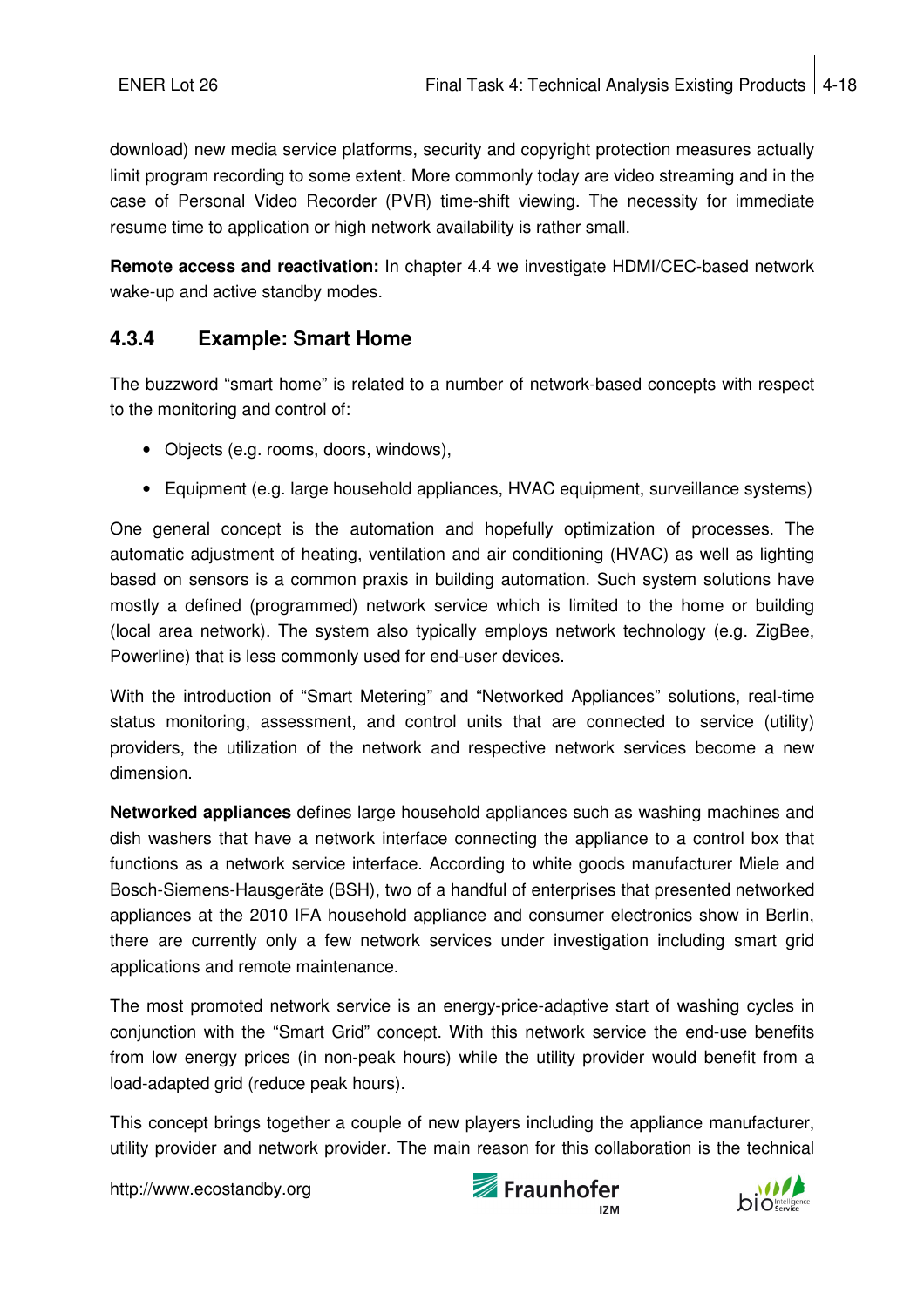realization of the network service interface. There are a few developments in that respect: First to mention is the harmonization of the network interfaces (outlet) on the appliance side. A number of brand-name manufactures are actively promoting quasi-industry-standards within the framework of CECED (Conseil Européen de la Construction d'appareils Domestiques or European Committee of Domestic Equipment Manufacturers). CHAIN is the acronym for Ceced Home Appliances Interoperating Network, a protocol standard for the interoperability of household appliances. As for the network technology no harmonization can be seen in the market. Current product concepts feature Powerline Communication (PLC) as well as wireless LAN (WiFi) and ZigBee (IEEE 802.15.4).

The second aspect is the necessary network service interface. This can be realized basically in three different ways:

- separate home appliance interface box, provided by the white good manufacturer<sup>3</sup>
- smart metering interface box, provided by the electricity supplier
- network access/home gateways, provided by network provider

In the first case an additional "box" would enter the home network. Smart metering interfaces are also new devices that only very slowly enter the market. The home gateway is more or less considered an existing product. Again, the end-user benefit of the network service is the all deciding aspect for the success – and therefore significant introduction – of networked appliances. At the moment the industry (CECED) assumes that no more than 5% of new products would utilize network services.

**Monitoring Systems** are another smart home application. These include variety of network services from smart meters to smart locks. The benefit of networked monitoring system is again distributed to the end-user and the external service provider (or homeowner). Smart Metering, Smart Living and other monitoring, assistance & control concepts are usually include benefits for both sides. There are quite a few ongoing projects for Ambient Assisted Living (AAL) focusing on medical support of seniors and people that need supervision. These professional systems include the monitoring of peoples (health condition), medical and safety equipment. Network technology reaches from Body Area, to Local Area and Wide Area Networks. With respect to this type of external monitoring systems the coding of sensor data and in general the secure data transmission is an essential requirement. Against that background we conclude that professionally administrated monitoring systems will be introduced in the private and assisted living environment in the next years. The technical complexity and respective cost factor of these solutions (e.g. medical equipment, security)

http://www.ecostandby.org

j





 $3$  Miele showed an example at the IFA 2010 in Berlin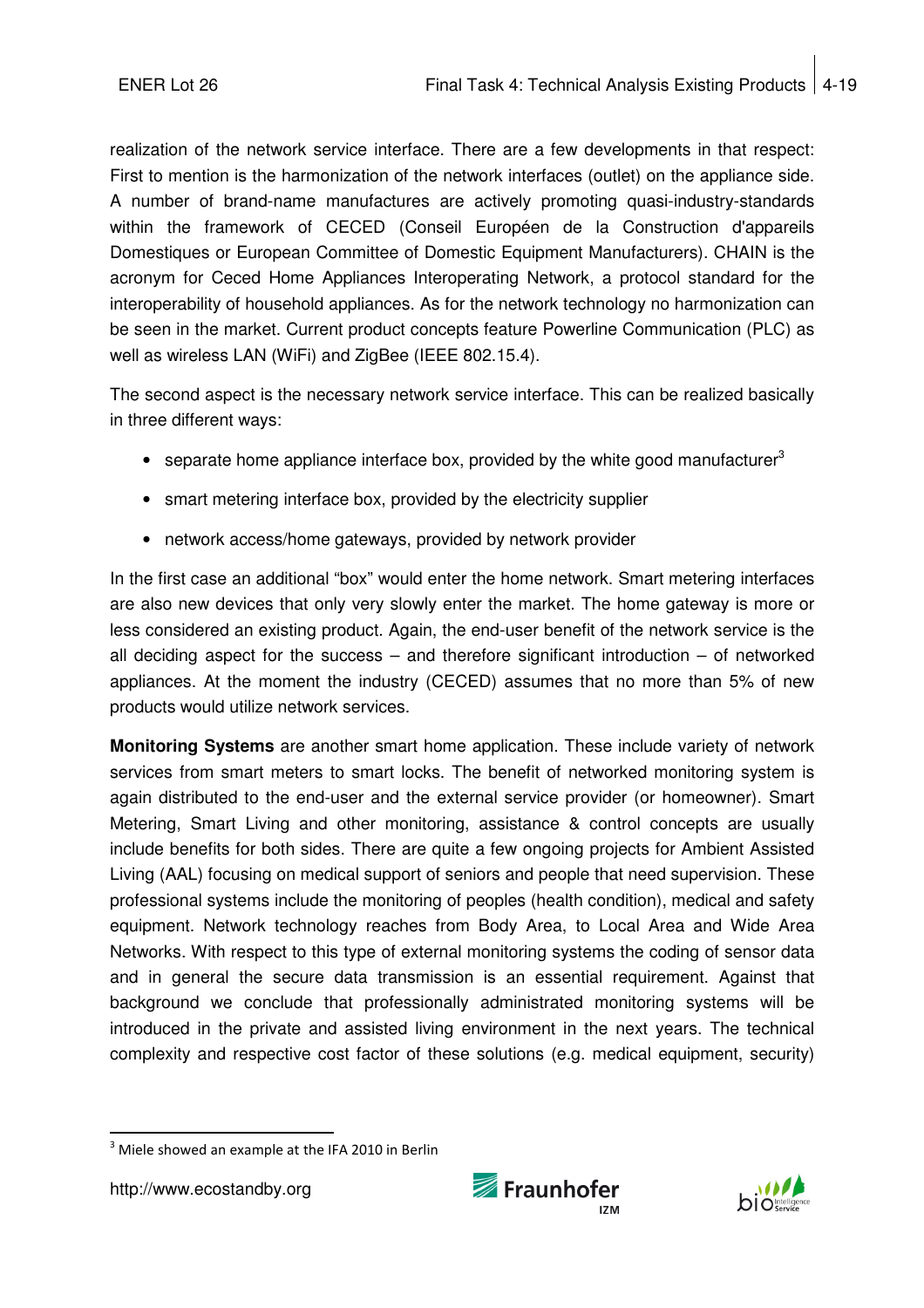will however limited the dissemination to a few ten or hundred thousand applications in Europe. We could not detect cost efficient mass market solutions at the present.

There are examples for private end-user only applications as well. Such network applications are typically using VPNs to access sensor or video camera systems remotely from on the go. Most of such applications are self-made. We could not detect as mass market. It is feasible to assume that with growing symmetrical bandwidth supply such type of applications might increase. Users might like to know if there is regular mail in their mailbox, if their door locks and windows are closed, or if an appliance or other equipment is turned off (or on). With a multitude of networked sensors (e.g. optical, acceleration, thermal) and respective service interfaces (e.g. within a home server or network access device) these type of applications are technically possible. Commercial hardware and software solutions will drive this market. We assume that they will use existing platforms for this kind of applications.



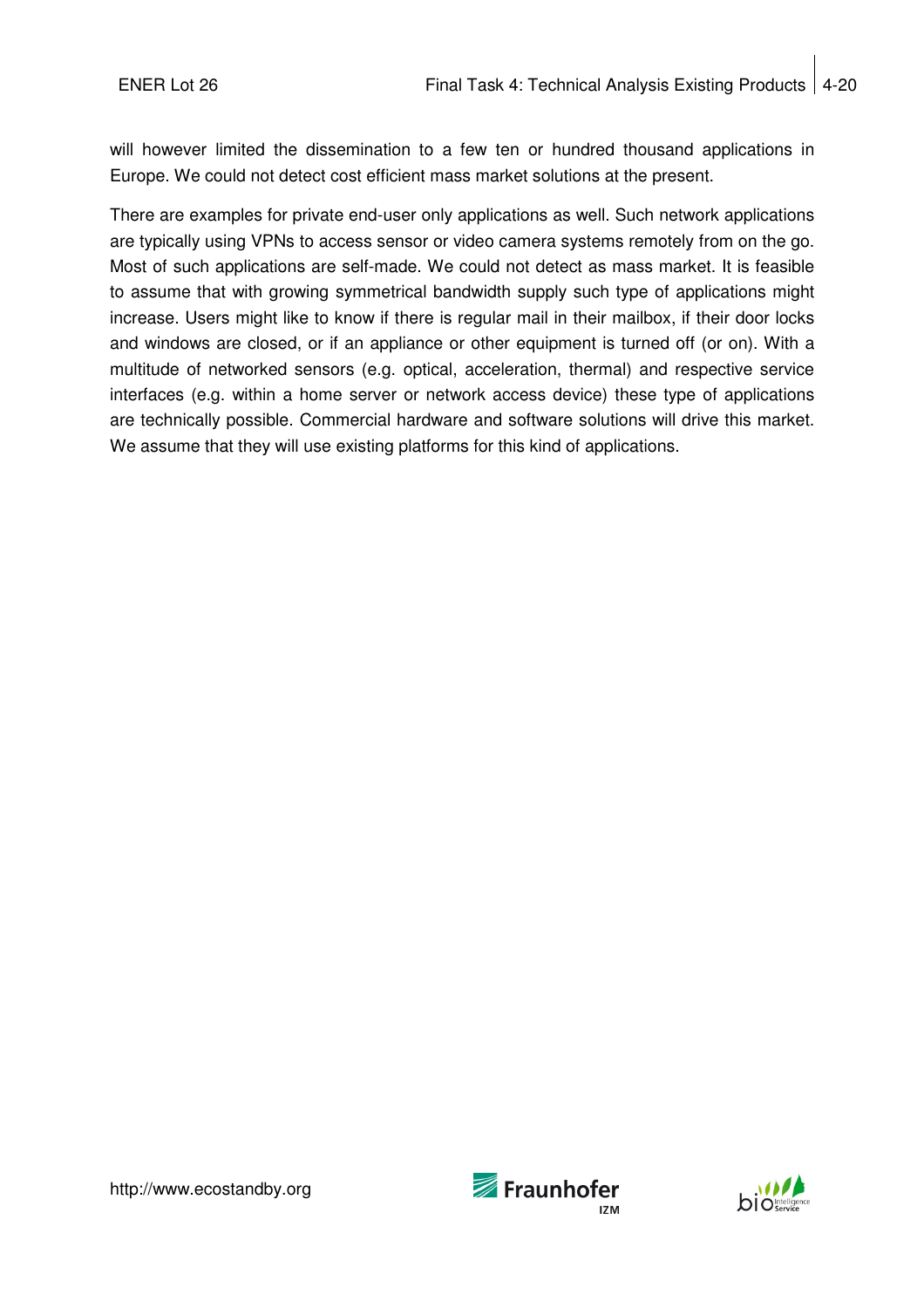### **4.3.5 Summary**

With respect to network services we can mainly distinguish between professionally administrated (utilized) and privately utilized applications. Professional services include:

- Monitoring and servicing of customer premises equipment (CPE) such as complex set-top-boxes (CSTB) in conjunction with pay TV services
- Monitoring and servicing of distributed computers such as the administration of personal computers in business environments
- Monitoring and servicing of large household appliances such as dishwashers or washing machine (which could be a growing application in the future)
- Monitoring and servicing of sensors (building automation) and other building infrastructure equipment such as heating ventilation and air conditioning (HVAC)

Regarding private utilization we can currently recognize the following applications:

- Remote access and uploading of files (e.g. video, music, picture, documents) via a Virtual Private Network (VPN) over a wide area network (WAN)
- Remote access and reactivation of a TV or AV receiver (in house multimedia or so called video area network).
- Remote access and reactivation of a computer system (Wake-on-LAN) or computer peripheral devices (e.g. imaging equipment)

These are principle types of applications or network services that should be covered by a low power mode such as networked standby. At present, it is necessary for some types of products to cover such applications in active or idle mode. The introduction of power management and consequent reduction of power consumption is the assumed improvement potential of networked standby.

The power consumption level of the idle mode or (in terms of functionality) lower power mode (networked standby mode) that supports networked standby functionality varies in principle depending on the following factors:

- Processor performance,
- Memory or storage capacity,
- Complexity of the operation system (including software efficiency),
- Number and type of network interfaces
- Complexity of the supported network technologies.



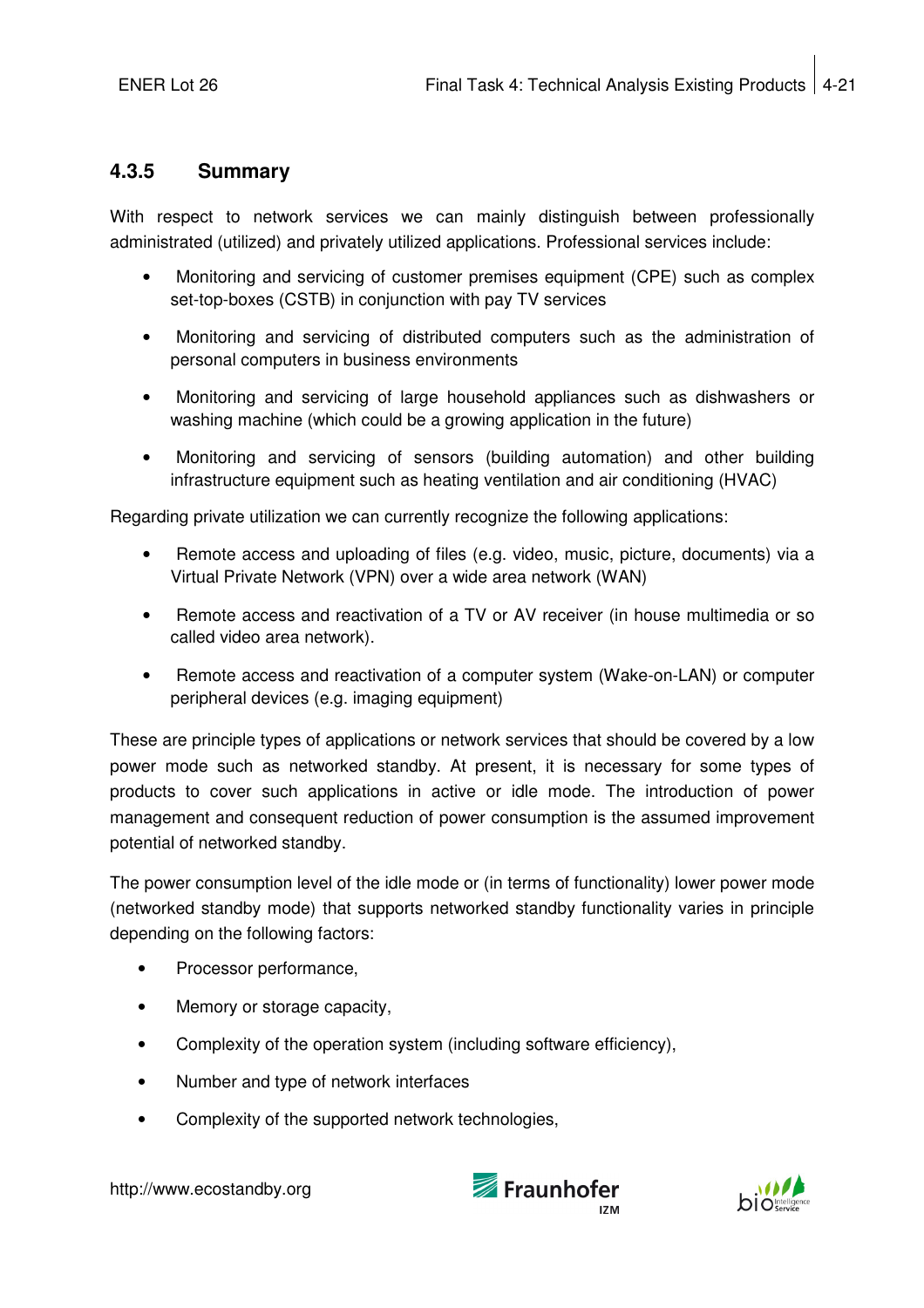Type, size, and efficiency of the power supply unit  $(PSU)^4$ 

The utilization of a certain power mode (particularly low power modes) depends on the resume time to application. This requirement translates into quality-of-service levels or Network Availability as we like to call it. For example: networking-type products such as gateways or switches are designed for high network availability. This means that a link is maintained for instant transmission of signals without delay or link failure. We will develop networked standby scenarios based on this concept.

Networked standby is a product and system issue. We developed the understanding that a low power solution for networked standby requires not only a respective selection of electronic and network components, adequate circuitry design, and software efficiency. A good networked standby solution requires appropriate interoperability with the linked device (e.g. host). This aspect is reflected by the sophistication of the network technology and complexity of protocols.

Networked standby is also a standardization and collaboration issue. Technical standardization and the collaboration of different equipment manufacturers with service providers are important for efficient networks and interoperation of products. Take the particular example of customer premises equipment such as complex set-top-boxes. It is necessary that service providers (e.g. TV cable or pay TV provider) and consumer electronics manufacturers (e.g. CTSB, TV/Media Receiver) need to collaborate in an effort to facilitate low power solutions. An example is a time controlled servicing of CPEs.

**Note:** An important comment was received from Mr Edouard Toulouse, representative of the European Environmental Citizens Organisation for Standardisation (ECOS) which is useful to discuss directly. In his comment, Mr. Toulouse argues: "The preparatory study generally covers and analyses only one side of the story: networked standby modes considered as a solution (allowing to save some energy compared to leaving a product fully on or in idle state). The study describes several types of possible intermediate modes with network availability, and powering down to these modes is supposed to be the "principal improvement potential" (more important than the power level of these modes). We have a fundamental concern in that this approach mostly misses the other side of the story: networked standby viewed as a problem in itself, when it tends to replace unplugged, off and regular standby modes thus triggering an increase in energy consumption. The supposed need to maintain a constant network availability and fast reactivation 7x24 as a default state on an increasing range of products is hardly questioned."





j 4 The PSU reflects the main functionality of a product. Large electro-photography imaging equipments (EP-Printers) require a few hundred watts in active mode. In comparison, a personal computer or notebook only requires a few tens of watts.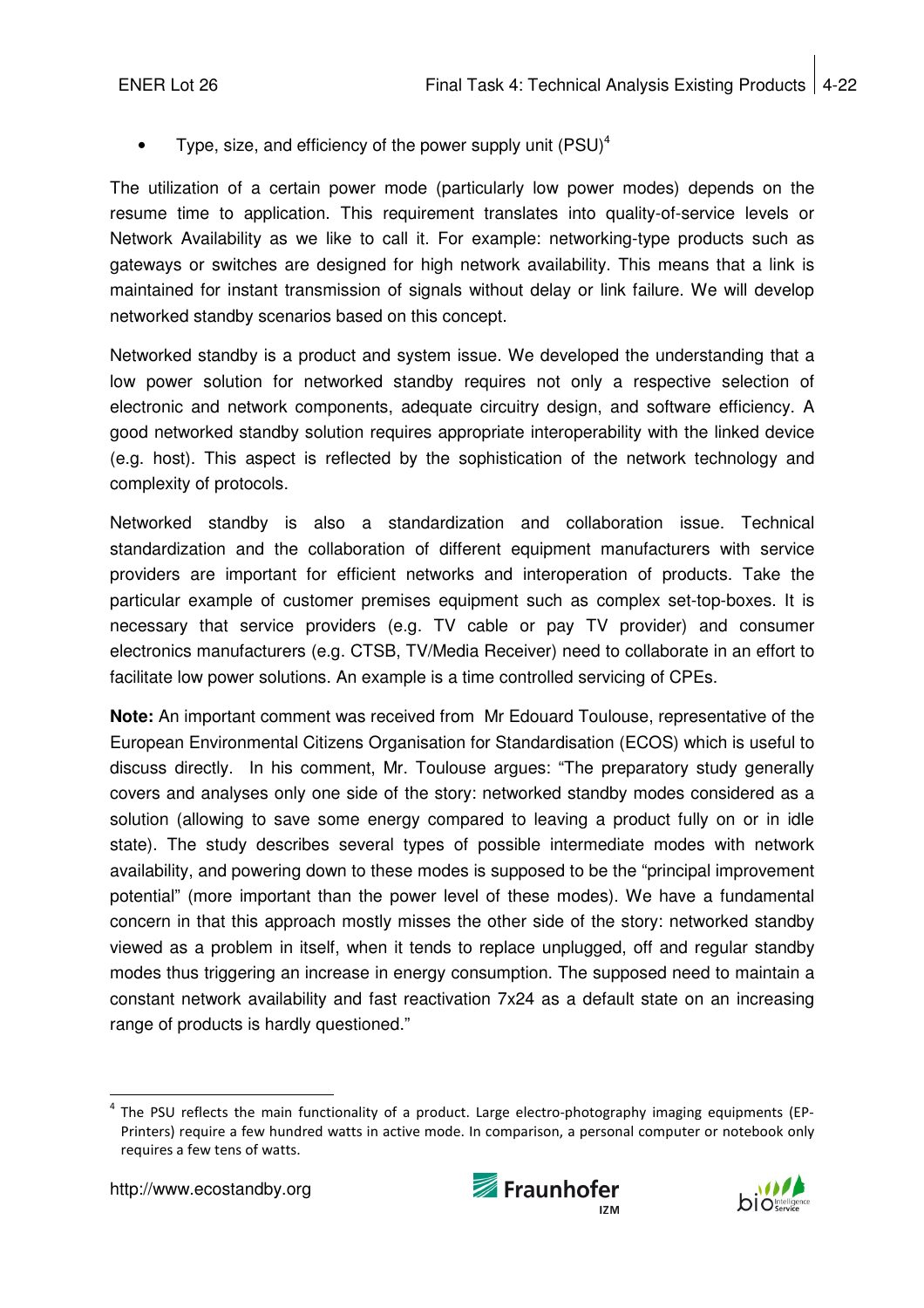The authors of the study have recognized this duality – networked standby as a problem and as part of a solution – throughout the study. The user behavior and technical analysis has addressed both sides of the issue. However, by focusing on the likelihood that networked standby options are activated by default when the product is delivered to the customer, the study addresses the energy saving potential of an advanced power management – with networked standby as part of the solution – more strongly than hoping for fully aware customers who are willing to manually power down their devices. Furthermore, the improvement options provided in Task 7 report give customer interaction with the product very high priority (they are the first three options).



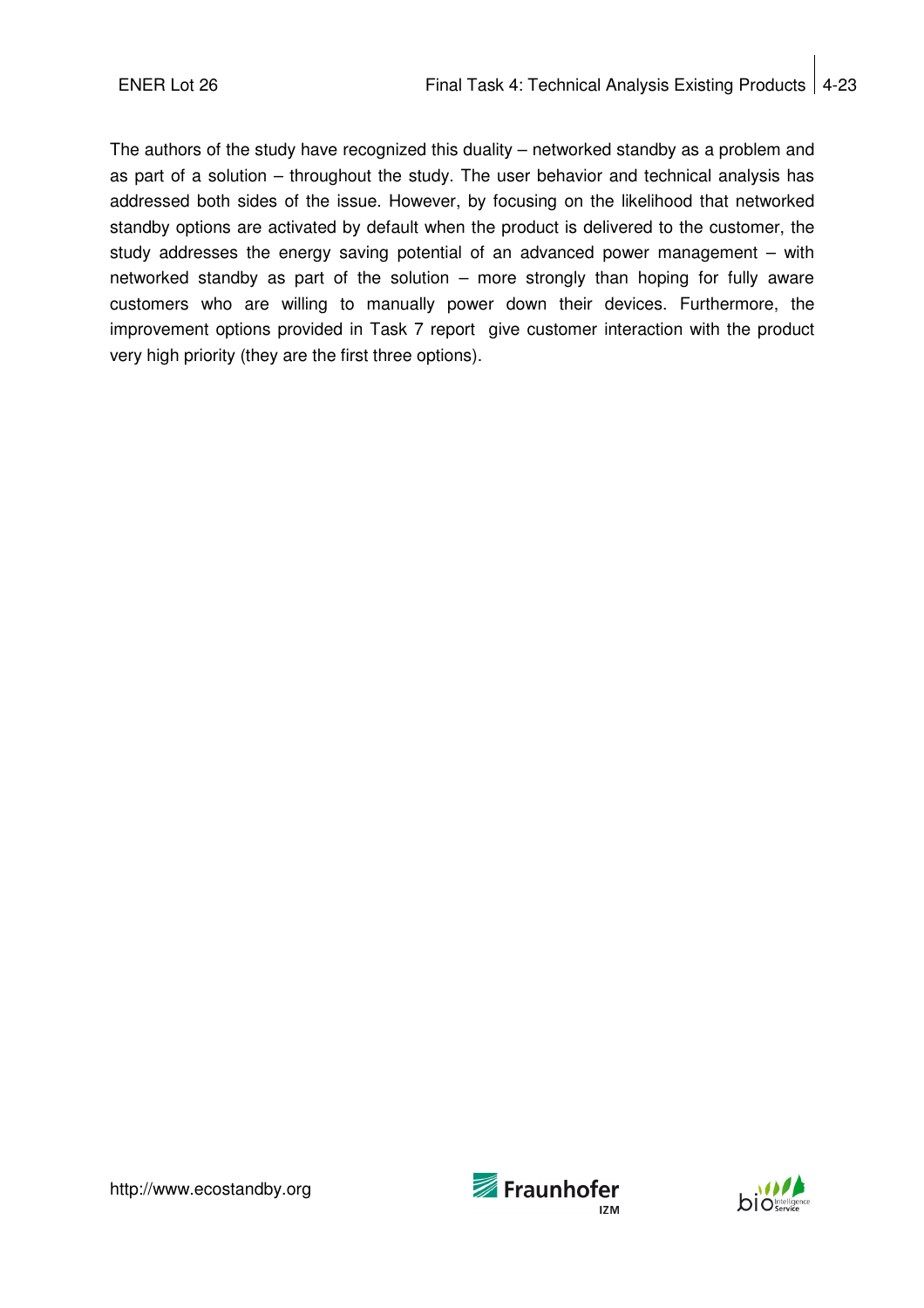## **4.4 Network Technologies<sup>5</sup>**

In this section we investigate the currently available network and system technologies for power management of network components, remote access and reactivation of networked products. The focus is placed on the identification of power management options and low power modes, their technical characteristics as well as software or system relevant aspects in conjunction to networked standby. This analysis generally includes:

- Existing power management and low power modes (wake-up options)
- Resume time to application (in conjunction with certain functionalities)
- Power demand per mode (averaged values considering product configurations)
- Maturity of the solution and future developments (technical potentials)

This analysis provides not only an information base on the current status of technology, but it also shows that power management and low power solutions with networked standby functionality exists in some markets more than in others. During this study we have developed the understanding that technical solutions for low power networked standby not only depend on individual circuitry designs and components. It is the technical facilitation of effective interoperability of both sides of a network connection (link) that needs consideration. Properly describing network functions and different aspects of network technology requires an analysis on the three basic layers<sup>6</sup> (a) the physical link, (b) the basic network functionality, and (c) the applications. Each of these layers has implications for power requirements and for behavior of the device as desired or required by the user.

## **4.4.1 Ethernet (IEEE 802.3)**

## **4.4.1.1 Ethernet support of networked standby**

IEEE standard 802.3 (Ethernet) specifies the Physical (PHY) and Media Access Control (MAC) layers of today's main wired network technology in Local Area Networks (LAN) and to some extent with GEPON in the access networks of Wide Area Networks (WAN). Ethernet is an established communication technology which will remain the most dominant network in the years to come. The standard specifies different transfer rates (speed) which range from 10 Mbps (Millions of bits per second) up to several Gbps (Giga bits per second).

j





<sup>&</sup>lt;sup>5</sup> The authors of this report received considerable support from various industry stakeholders. We like to thank Jim Kardach of INTEL Corporation for the detailed technical information.

 $<sup>6</sup>$  Based on the OSI Model which actually features seven layers.</sup>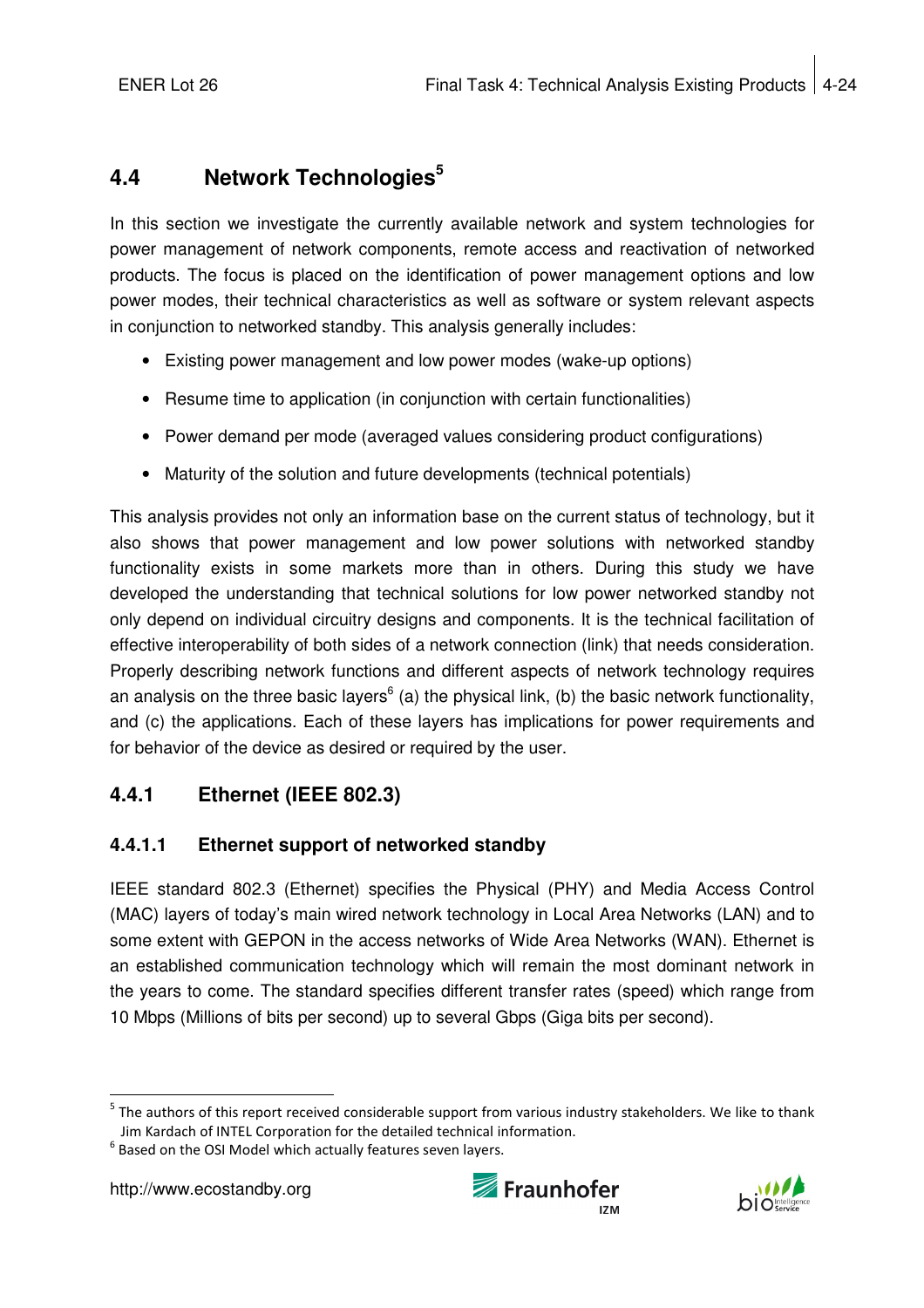With respect to networked standby, Ethernet supports following functions and power management:

- Wake-On-LAN (WOL)
- Adaptive Link Rate (link speed switching)
- Energy Efficient Ethernet (IEEE 802.3az)
- Network Proxying (ECMA 393)

## **4.4.1.2 Wake-on-LAN (WOL)**

Wake-on-LAN (WOL) is a technology standard for computer networks that allows a system to remotely wake-up from a sleep mode via an Ethernet connection (IEEE 802.3). The standard has been available since 1995. It is quite a simple technology solution. A specific wake-up packet, the so called **Magic Packet** containing the MAC address of the target system, is broadcast through Ethernet connection to the target system. If the MAC address in the magic packet matches the MAC address for the target system the wake-up process will start.<sup>7</sup>

With WOL it is possible to reactivate a computer operation system (OS) out of following power states:

- Sleep state (ACPI G1/S3): Resume time to application is typically in a range of 2 to 5 seconds (<10 sec.). In the G1/S3 state the hardware maintains memory context in DRAM. The TREN Lot 3 study on computers and monitors recommended that an idle computer should enter G1/S3 sleep state after 30 minutes with less than 5 seconds resume time. Power consumption levels for sleep mode (base) vary currently from about 1.5W to 4W depending on the type and configuration of the PC (notebooks even lower). G1/S3 sleep with WOL requires typically an additional 0.3W to 0.7W to the base value.
- Hibernate state (ACPI G1/S4): Resume time to application varies widely but is typically in a range from 25 to over 50 seconds (>>10 sec). This long reactivation time results from restoring the context of memory from non-volatile storage back to DRAM. Depending on the system and utilization this can take much longer than booting the OS. This state applies to notebooks and is typically not supported by desktop PCs. The TREN Lot 3 study suggested that after four hours of sleep the system should shift into a lower power state (e.g. G1/S4) which is less than 2.2W for desktop and 1.2W for notebooks as a base value. The power consumption level of  $G1/S4_{WOL}$  is assumed to be an additional 0.3W to 0.7W to the base value.
- Soft off state (ACPI G2/S5): Booting time for the OS is about 25 seconds or more depending on the system configuration  $(\gg10 \text{ sec.})$ . There is no application context





j <sup>7</sup> This principle also applies to Wireless LAN (IEEE 802.11) and is called Wake-on-Wireless (WOW).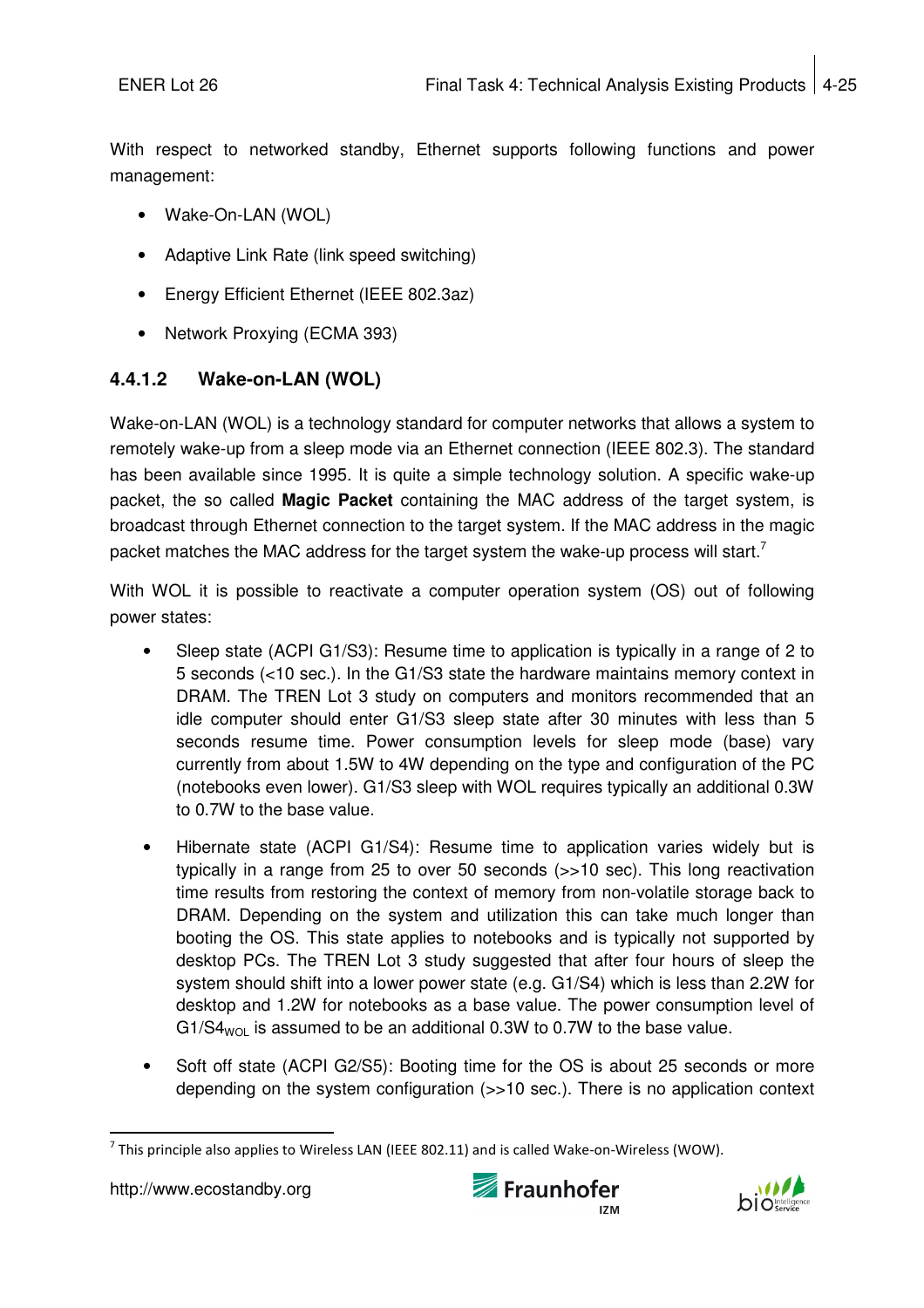restored. This means that the reactivation is typically shorter than out of hibernate. This is the lowest power state for computers. The TREN Lot 3 study suggested that the lowest power state should be in the first step less than 1W and less than 0.5W by 2013. According to industry comments, current best power consumption in this state ranges from about 0.5W for notebooks and 0.9W to 1.2W for desktop PCs.

In conclusion we determine that WOL can be supported by different power states and provides the option to reactivate a sleeping or shutdown system via Ethernet link within a medium (<10 sec.) or longer (>>10 sec.) latency. Products are typically shipped with WOL. The employment and real life utilization of WOL is not well documented. Own experiences indicate difficulties with WOL over virtual personal networks (VPN). Nevertheless WOL is an existing solution for medium and low network availability.

The power "adder" for WOL is associated with the NIC device. According to industry sources it adds about 40 milli-watts at the device. Taking into account power supply and regulator inefficiency, at the wall the adder is about 4 or 5 times that or about 160 to 200 milli-watts.

#### **4.4.1.3 Out of Band remote management (OOB)**

Out of Band (OOB) access to network clients is a solution used for remotely managing computers that are independent of the operating system on the client computer. Ethernet and WiFi networked devices can be used.

**Intel's Active Management Technology (AMT)** is a proprietary technology with WOL function that is implemented on Intel's vPro platform for business PCs. Intel's AMT is a hardware solution in conjunction with firmware used for remotely managing computers that are out-of-band (OOB). Intel AMT supports Ethernet and WiFi networked devices. This includes the feature of remote power-up similar to WOL but provides additional security and management options.<sup>8</sup> The energy consumption of an implemented AMT is an additional 0.3W to 0.8W more to the regular WOL resulting in an additional 1.5 Watt to the base value. However, the real life power consumption might vary largely and depends on the system type and configuration. Lights Out Management (LOM) is another out-of-band management technology by Intel for server computers and allows system administrators to monitor and manage servers remotely in active, low power sleep, soft-off states and even if the computer has crashed.

**DMTF's Desktop and mobile Architecture for System Hardware (DASH)** Standard is a suite of specifications that takes full advantage of DMTF's Web Services for Management (WS-Management) specification – delivering standards-based Web services management for





j <sup>8</sup> http://www.intel.com/technology/platform-technology/intel-amt. (downloaded on 25.08.2010)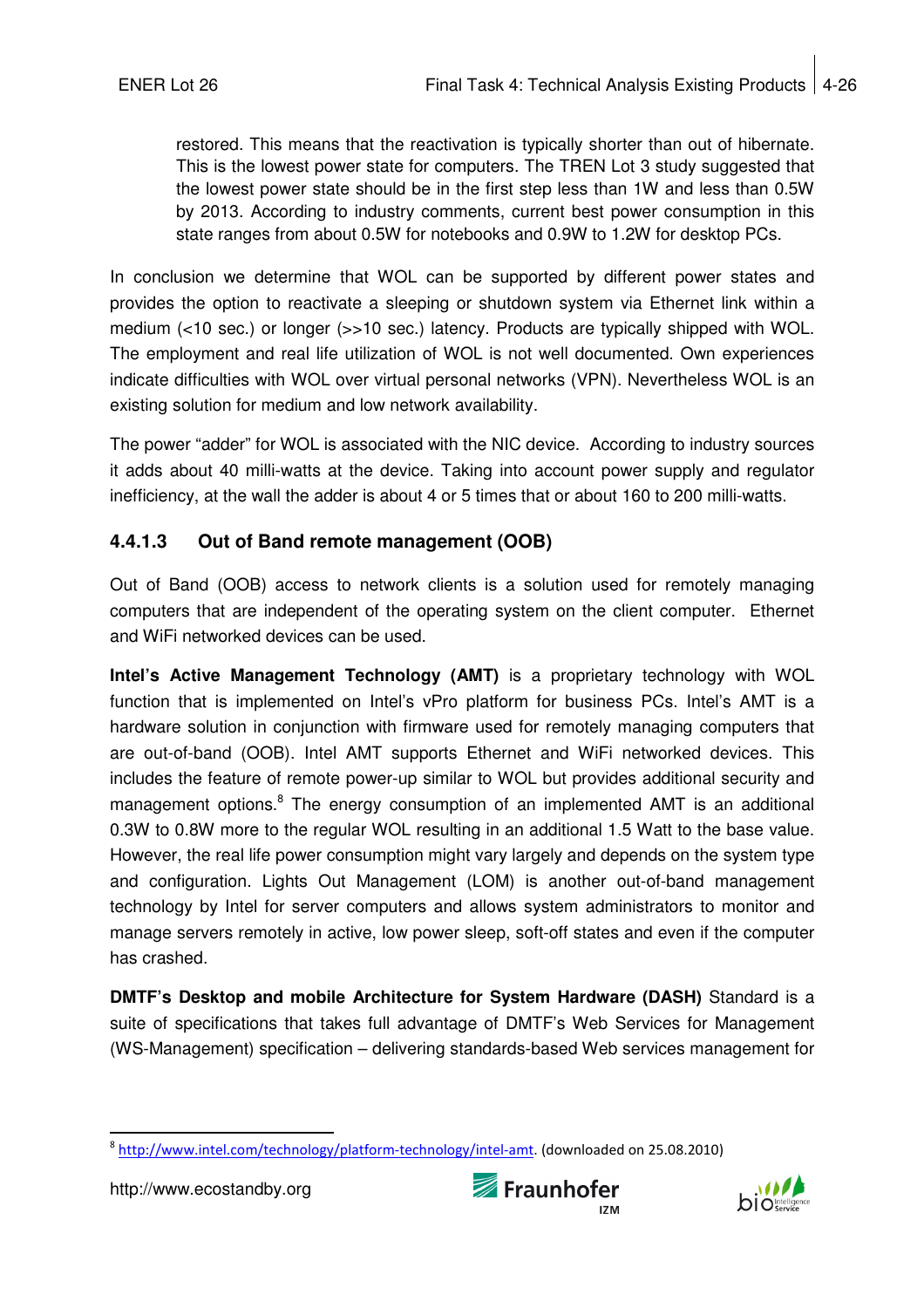desktop and mobile client systems. For example, AMD offers a number of client management tools for DMTF DASH enablement <sup>9</sup>

DASH builds on the power of WS-Management and CIM to deliver advanced desktop and mobile management features, including:

- Power Control,
- Boot Control,
- WS-Eventing Push Indications, Correlatable System ID,
- Firmware version information, Hardware information (including Chassis model/serial, CPU, Memory, Fan, Power Supply, and Sensor),
- Login and UserID credentials, as well as Roles and Privileges

Through DASH, DMTF provides the next generation of standards for secure out-of-band and remote management of desktop and mobile systems. Members include: Broadcom, Cisco, Citrix, Dell, EMC, Fujitsu, HP, Hitachi, IBM, Intel, AMD, Microsoft, Oracle, Symantec, Vmware.

Comment provided by AMD: We believe that one best practice is the use of open standardsbased client management tools and technology and that this is consistent with European standardization policy. Proprietary management solutions can overload systems with nonessential features, lock organizations into specific vendors, increase management costs, and eliminate flexibility. A number of vendors work directly with standards bodies like the Distributed Management Task Force (DMTF) to define standards that support interoperability among system management tools and managed computer systems. One such standard is the DMTF Desktop and mobile Architecture for System Hardware (DASH), which provides a standard for secure remote management, including out-of-band management, of desktop and mobile systems from multiple vendors.

## **4.4.1.4 Adaptive Link Rate (Link Speed Switching)**

Link speed switching refers to the practice of reducing the link speed of the Ethernet connection between the client and its switch (the other end of the Ethernet cable) to the lowest link speed which saves power. For example the Ethernet PHY of a GbE link power can be in the Watts range, while the 10 BT link power can be in the 10s of Milliwatts range. As link speed is not very important while the system is in the sleep state, this turns out to be a very good technique to reduce overall platform power when the system is in the sleep state with the WOL technology enabled. One of the main issues with link speed switching was the





j 9 http://developer.amd.com/cpu/manageability/Pages/default.aspx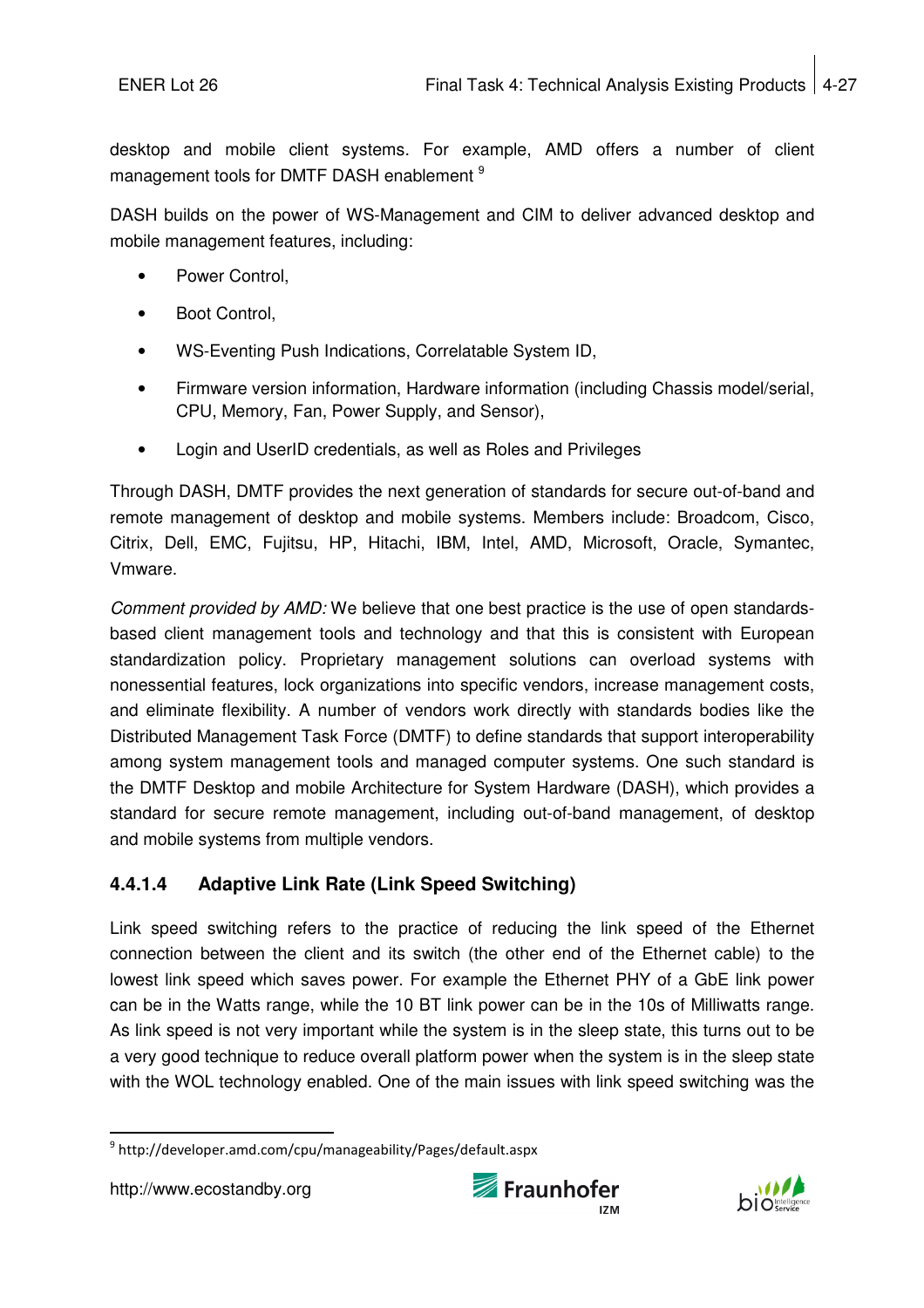amount of time it took to exit the state (10ms range), which prevented the technology from being used in the active state.

This resulted in the development of the Energy Efficient Ethernet (IEEE 802.3az) technology.

#### **4.4.1.5 IEEE 802.3az (Energy Efficient Ethernet)**

IEEE 802.3az (Energy Efficient Ethernet) is a new standard that has been approved just recently. The 802.3az standard covers 100Base-TX, 1000Base-T, 10GBase-T, 1000Base-KX, 10GBase-KX4, 10GBase-KR, and also supports XGMII extension using the XGXS for 10Gbps PHYs. IEEE 802.3az (Energy Efficient Ethernet) covers most of the standard products in the office and home environments, such as laptop and desktop computers, servers, switches, routers, and home gateways.

The first idea for Energy Efficient Ethernet was an Adaptive Link Rate concept. According to this approach the power consumption of Ethernet transceivers (PHYs) would be to power down in periods when the data rate required was low. This first idea was however abandoned in favor of the Low Power Idle (LPI) concept. This second approach switches rapidly between the full operating speed and the LPI mode. Similar to the Wake-on-LAN concept that can remotely wake-up a system, the LPI concept is much faster on the order of 10 microseconds.

For 1000BASE-T and 10GBASE-T transceivers new LPI modes have been defined. Key features are:

- They allow powering down the transmitters and three of the four receivers in a link when there is no data to send.
- They include a refresh cycle that requires transmission of short training sequences in LPI mode so the PHY parameters (clock tracking at the slave, receiver equalizer coefficients, echo canceller coefficients, crosstalk canceller coefficients, etc.) can be updated and kept current.
- They include the definition of an alert signal that can be used to rapidly wake up a PHY from sleep in the LPI mode.
- They can be initiated either from the local system by signaling from the MAC or station management or from the remote system over the PHY link.

Because of these features, the LPI-to-active state transition can be made in less than 0.001% of the time it takes for the initial link-up of the PHY. During the sleep-to-wake transition, EEE requires that data transmission be held off during the PHY wake time so no



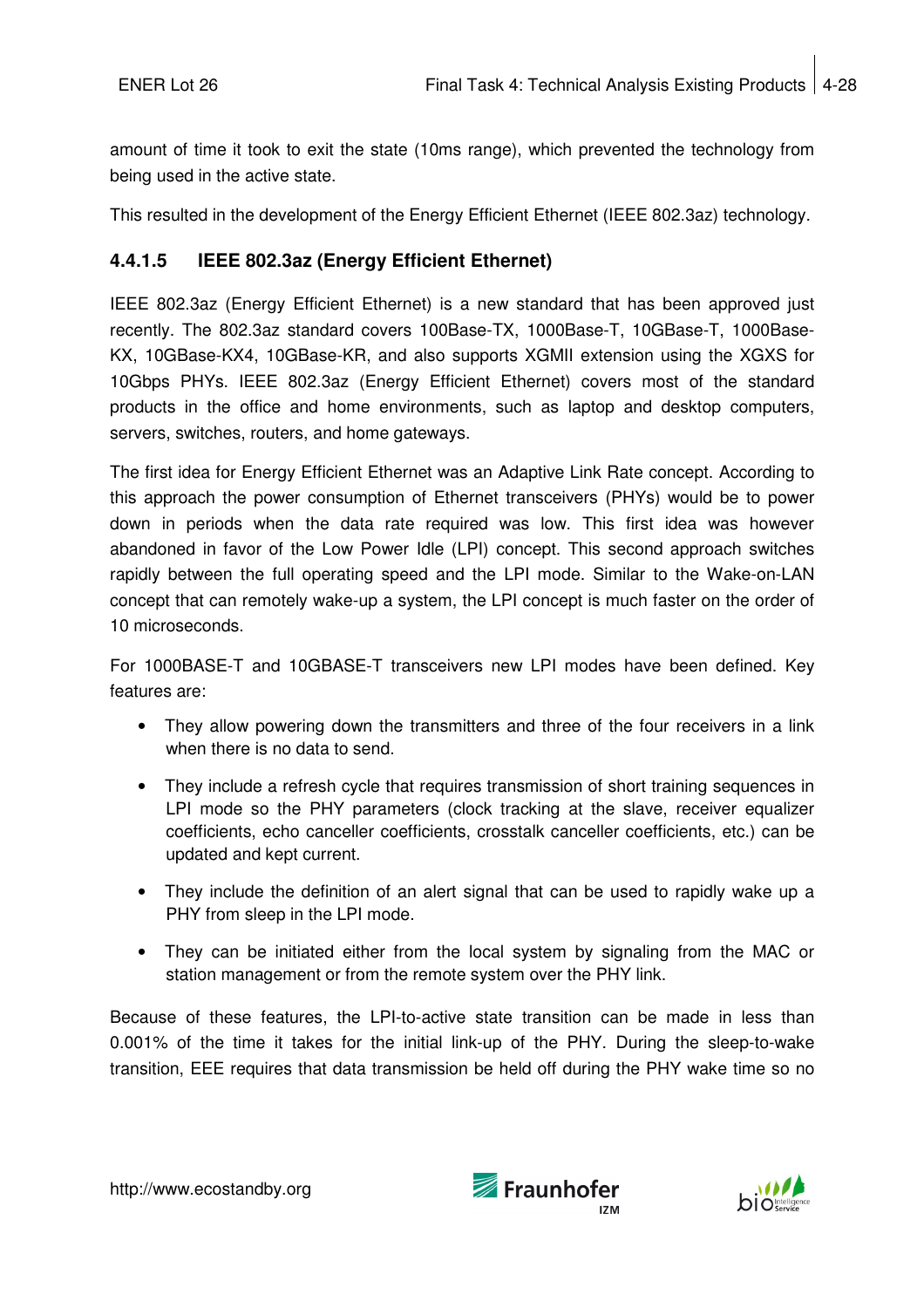data is lost.<sup>10</sup> The issue with Ethernet has been its lack of a good idle state, as a GbE PHY consumes about 1W of power while doing nothing. By including an optimized low power idle state allows the Ethernet link to have both transmitted efficiency and good idle power characteristics.

There are currently only few products on the market meeting this specification. However, feedback from component manufacturers, equipment manufacturers, and software indicate that a fast adaptation of this new standard is expected.

## **4.4.1.6 Network Proxying (ECMA 393)<sup>11</sup>**

ECMA-393 (ProxZzzy™) Standard was released in February 2010. Network Proxying is a technology that allows another network agent to act as a proxy for the computer that is providing network services. Through the proxy agent such services remain available to other network clients (wishing to find or use the services), while the computer providing the services can be in a low power sleep state. The proxy agent wakes the network service provider (computer) when needed.

The specification define mandatory proxy functions to support IPv4 ARP, IPv6 Neighbor Discover, and wake packets for both 802.3 (Ethernet) and 802.11 (Wi-Fi).

It also defines optional proxy functions to support DNS, DHCP, IGMP, MLD, Remote Access using SIP and IPv4, Remote Access using Teredo for IPv6, SNMP, mDNS (Device Discovery), and LLMNR (Device Discovery).

In detail ECMA 393 specifies maintenance of network connectivity and presence by proxies to extend the sleep duration of hosts:

- Capabilities that a proxy may expose to a host.
- Information that must be exchanged between a host and a proxy
- Proxy behavior for 802.3 (Ethernet) and 802.11 (WiFi)
- Required and optional behavior of a proxy while it is operating, including responding to packets, generating packets, ignoring packets, and waking the host.

 $\overline{a}$ 





 $^{10}$  PC world article by S. Katsuria (04.03.2010): Energy-efficient Ethernet: A greener choice for 2010; http://www.pcworld.idg.com.au/article/338291/energy-efficient\_ethernet\_greener\_choice\_2010/ (downloaded 30.06.2010)

<sup>&</sup>lt;sup>11</sup>www.ecma-international.org/publications/standards/Ecma-393.htm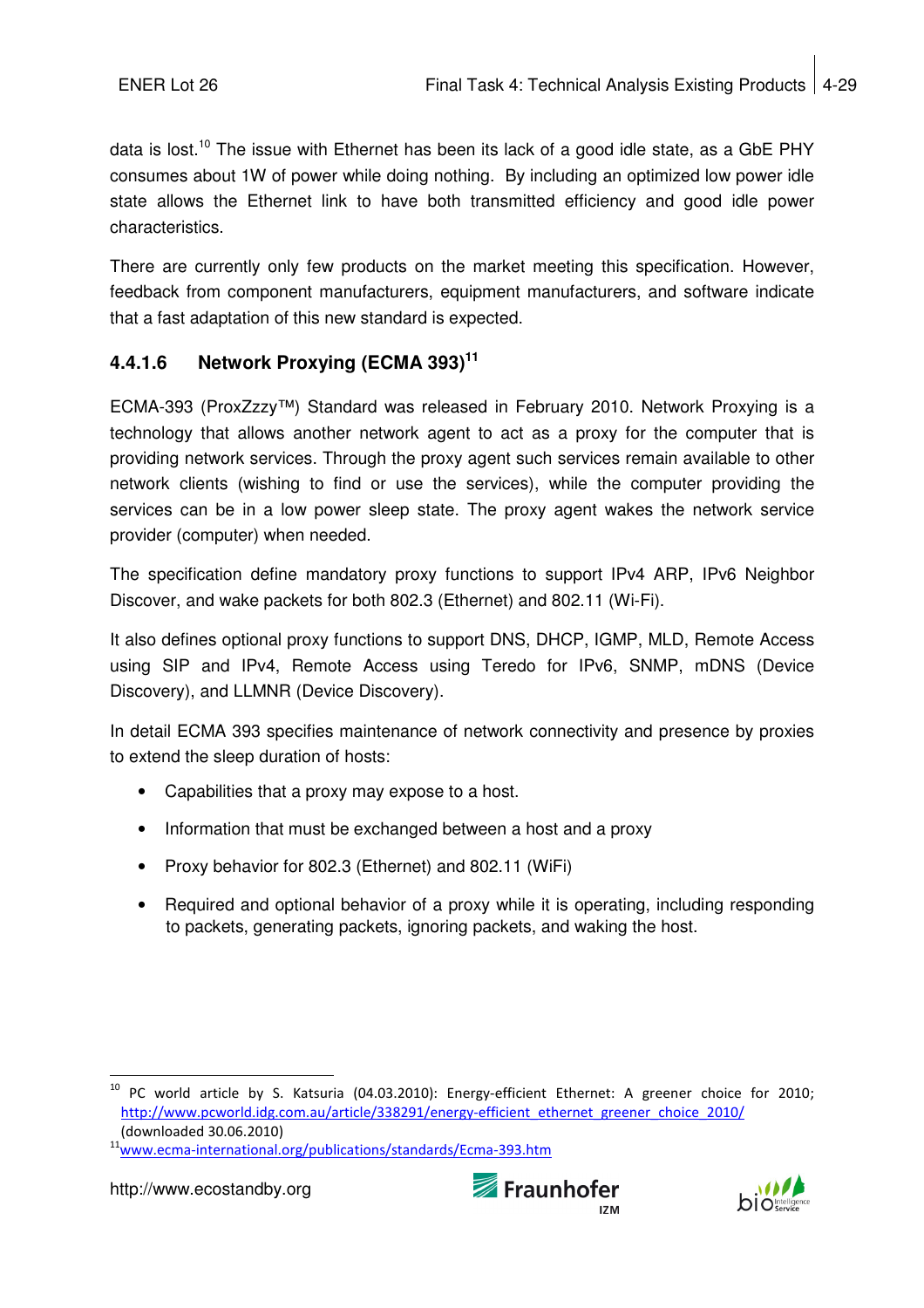This standard does not:

- Specify communication mechanisms between hosts and proxies.
- Extend or modify the referenced specifications (and for any discrepancies those specifications are authoritative).
- Support security and communication protocols such as IPsec, MACSec, SSL, TLS, Mobile IP, etc.

## **4.4.2 Wireless LAN (IEEE 802.11)**

IEEE standard 802.11 specifies the most common wireless network communication mechanisms commonly known as WLAN or WiFi. The technology provides a wireless link between a WAN access point (e.g. home gateway, router) and the LAN connected end-user device (desktop or notebook PC). The application of this mature technology is growing. Within the past two years the consumer electronics industry started to utilize WLAN for connecting TV, CSTB, Media Player; NAS or PCs wireless into Home Video Networks.

## **4.4.2.1 Wake-on-Wireless (WOWLAN)**

Wake-on-Wireless (WOWLAN) is based on the WOL standard and is a feature which allows a WLAN-enabled client system to enter a low-power system state (G1/S3 or G1/S4) while still maintaining wireless LAN association with its current AP. WoW allows remote systems to wake up the sleeping client by sending a frame of a specific format (Magic Packet) which the client anticipates. The system also reacts to a changing link status. Wake-on-Wireless is very similar to Wake-on-LAN for Ethernet NICs in that no specialized support is required on any intervening devices in the network (e.g. switches, routers, APs, etc.).<sup>12</sup> The implementation and use of WOWLAN is not well documented.

Industry stakeholders indicate that at the present most computers under IT control are utilizing wired connections and use WOL. The market demand for platforms that implement wireless wake on LAN is at the present not considerable.

## **4.4.2.2 WLAN power saving options**

Power Save Mode (PSM) or Power Save Poll (PSP) for WiFi is the original powerconservation technique defined in 802.11. The methodology is for the mobile device to suspend radio activity after a variable but pre-determined period of inactivity, and then wake up periodically (normally 100 ms) to see if the infrastructure has queued any traffic for it. This allows the client to be in a very low power state in both sleep and active states.





j <sup>12</sup> Linux wireless support: http://wireless.kernel.org/en/users/Documentation/WoW (downloaded 19.08.2010)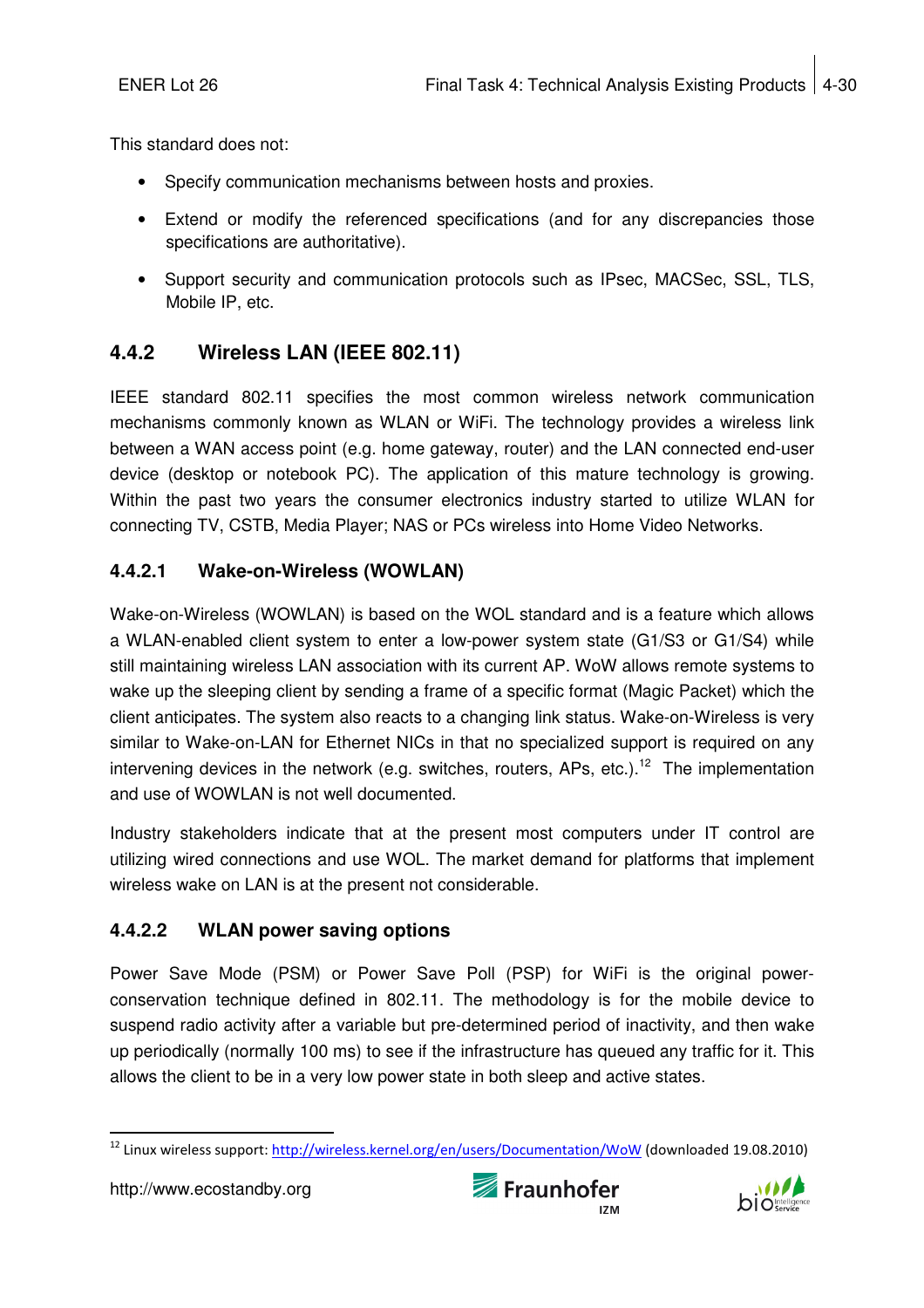Unscheduled Automatic Power Save Delivery (U-APSD) is an asynchronous approach to power conservation defined in 802.11, and serves as the basis of WMM Power Save, allowing the client to request queued traffic at any time rather than waiting for the next beacon frame.

WMM Power Save (WMM-PS) is a product of the Wi-Fi Alliance and was introduced with the development of 802.11e and the corresponding Wireless Multimedia (WMM) specification. It is based on U-APSD, and is often implemented in Wi-Fi handsets.

Dynamic MIMO Power Save is a technology that allows MIMO-based (802.11n) radios to downshift to less-aggressive radio configurations (for example, from 2x2 to 1x1) when traffic loads are light.

#### **4.4.2.3 WLAN and Proxy**

Network Proxying (ECMA 393) uses the clients WoWLAN ability to lower system power even further by allowing the router/Access-point to act as a Proxy for the client computer who has turned on some sort of Network Service (like file sharing). Here the router/Access-point can then act as a proxy for the sleeping client, and respond to network requests for discovery or other protocols which require millisecond response. When a requests ask for something which actually requires the sleeping client (like access to a file), then the router/access-point sends the wake-request to the sleeping client to allow the request to be completed.

ECMA-393 (Proxying) specifies WLAN deployment considerations for proxy:

- Hosts often disconnect from an AP, and may re-connect to the same AP or another AP within the same SSID, or to an AP in a different SSID. This is based on the Connection Profiles configuration.
- A proxy may be unable to operate in public WiFi hotspots that require explicit user authorization, such as requiring a legal agreement (EULA).
- Some WLAN deployments require a DHCP Renew at association time.

## **4.4.3 Universal Serial Bus (USB)**

USB is a very common interface in the personal computer, consumer electronics and mobile industries. The utilization of USB is growing constantly. The first versions of USB did not support active power management. The USB standards Version 2.0 and 3.0 provide some power saving options.

USB-devices that have sent the NRDY-status (not ready) have the option to shift into a power saving mode. If all attached devices are in power saving mode the host can now reduce the upstream-link to the USB clients.



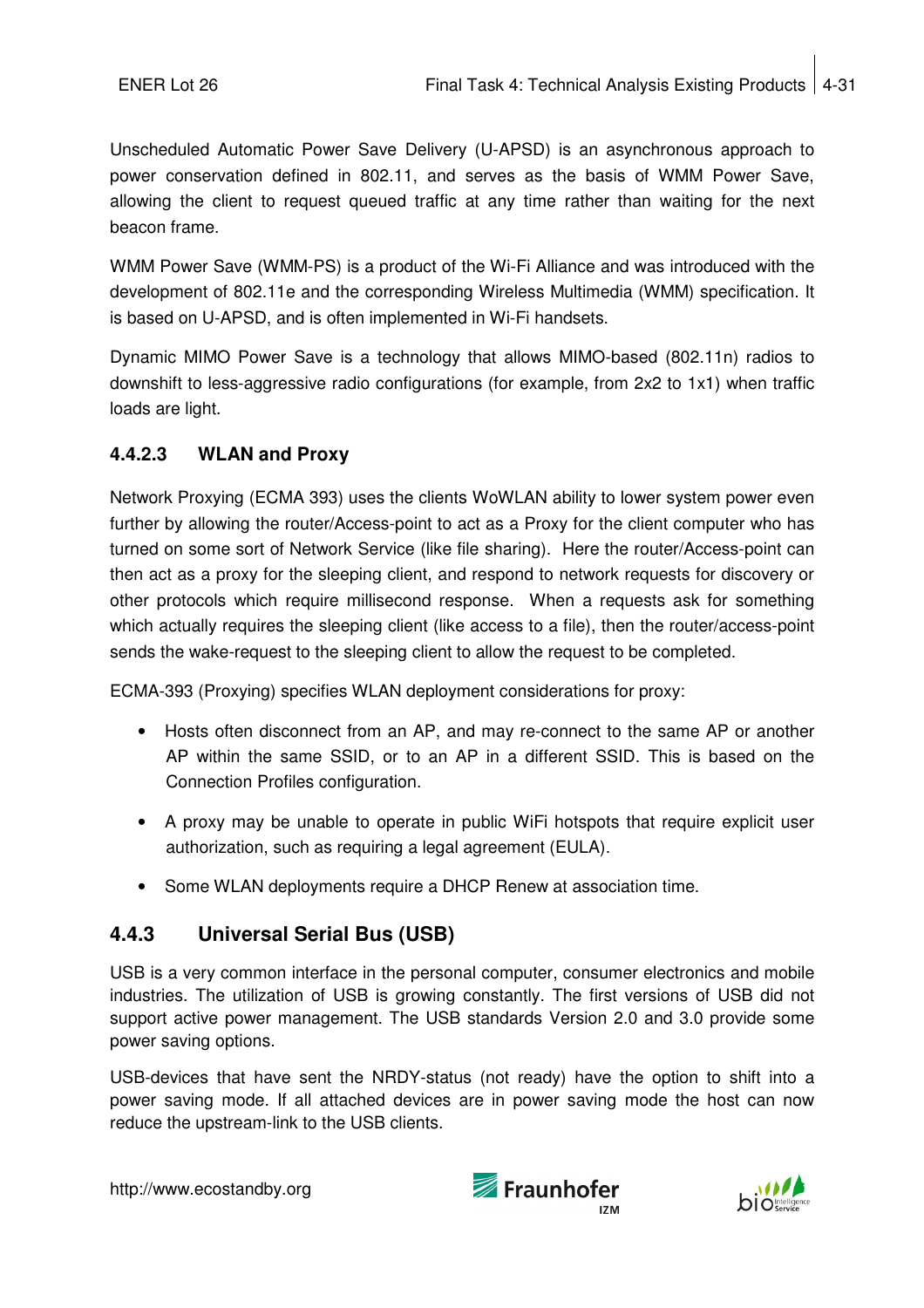There are the four following optional modes:

- U0 mode: Link active
- U1 mode: Link idle fast exit
- U2 mode: Link idle slower exit
- U3 mode: Link suspend

#### The resume time to active link is in a range of microseconds (µs) to milliseconds (ms).

| Link<br><b>State</b> | <b>Description</b>             | <b>Characteristics</b>                                     | <b>State</b><br><b>Transition</b><br>Initiator | <b>Device</b><br><b>Clock Gen</b><br>On/Off | <b>Typical Exit</b><br>Latency<br>Range |
|----------------------|--------------------------------|------------------------------------------------------------|------------------------------------------------|---------------------------------------------|-----------------------------------------|
| U <sub>0</sub>       | Link active                    | Link operational state                                     | N/A                                            | On                                          | N/A                                     |
| U <sub>1</sub>       | $Link$ idle $-$ fast<br>exit   | Rx and Tx circuitry quiesced                               | Hardware'                                      | On or Off                                   | <b>US</b>                               |
| U <sub>2</sub>       | $link$ idle $-$<br>slower exit | Clock generation circuitry may<br>additionally be quiesced | Hardware'                                      | On or Off <sup>-</sup>                      | $\mu s - ms$                            |
| U3                   | Link suspend                   | Interface (e.g., Physical Layer)<br>power may be removed   | Entry: Software<br>only                        | Off                                         | ms                                      |
|                      |                                |                                                            | Exit: Hardware or<br>Software                  |                                             |                                         |

1. It is possible, under system test conditions, to instrument software initiated U1 and U2 state transitions.

2. From a power efficiency perspective it is desirable for devices to turn off their clock generation circuitry (e.g., their PLL) during the U2 link state.

Figure 4: Summary of USB link states (power modes)

It should be remembered that in terms of network standby a PC can have many roles:

- As a sleeping host, where it can receive wake-up messages from USB devices trying to wake-up the system (using a USB keyboard or mouse to wake the computer client from a sleep state)
- As an active host where it may have USB devices which are in a low power state and need to be awakened (A USB printer is connected to the computer, the USB printer is in a low power state and the user is printing a computer job)
- As a sleeping host, with a networked USB printer connected to it (a combination of the first two examples).

It takes a combination of active and sleeping USB power states to support these usages.





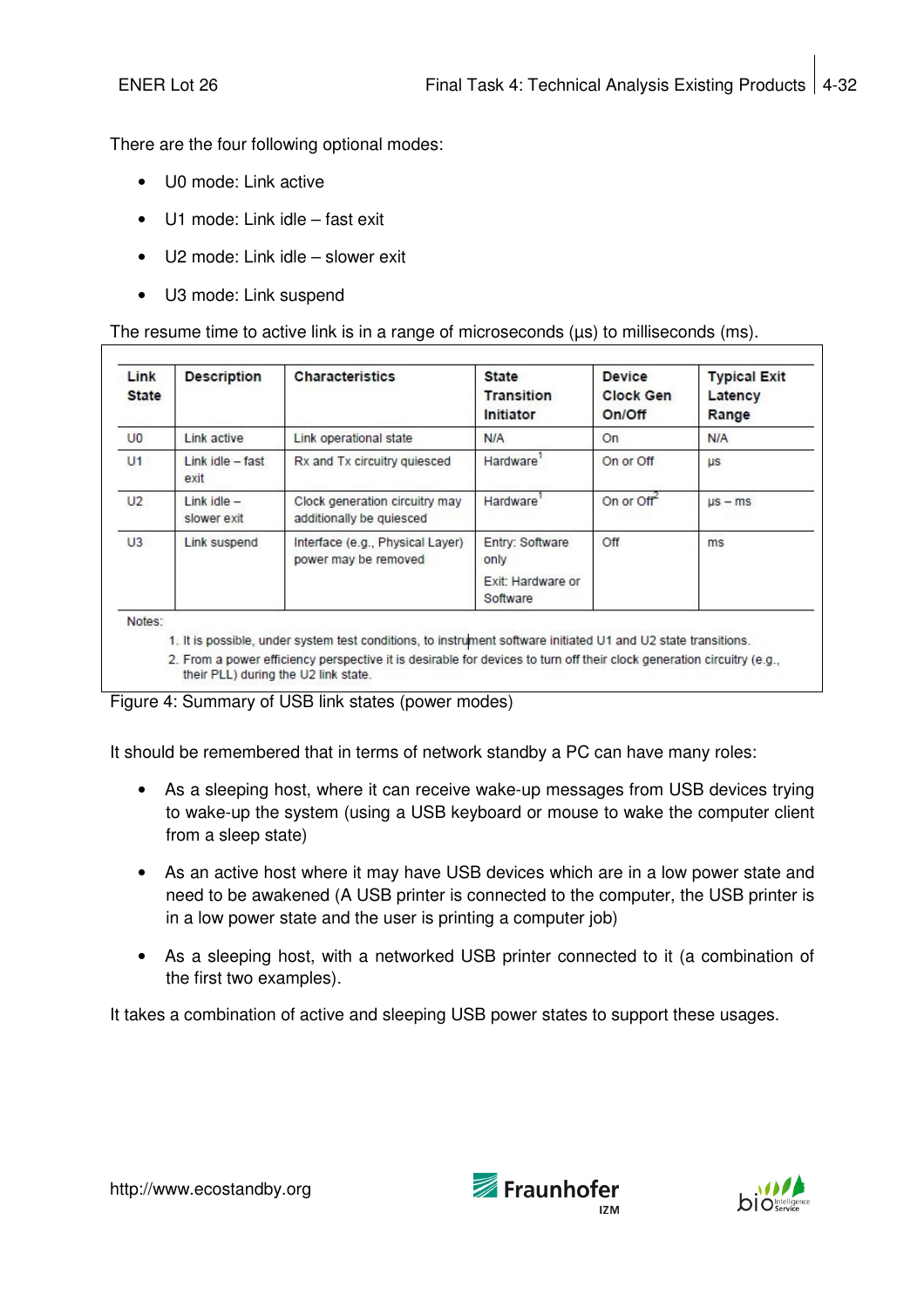In general, the USB standard defines the following low power states which can apply to network standby situations:

- USB Global Suspend Mode
- USB Selective Suspend Mode
- USB Link Power Management State

#### **4.4.3.1 USB Global Suspend Mode**

USB Global suspend mode is used to put devices to sleep which still have the ability to wake-up the platform (which falls under the Lot 26 scope).

Suspend mode is mandatory on all devices. During suspend, additional constrains come into force. The maximum suspend current is proportional to the unit load. For a 1 unit load device (default) the maximum suspend current is 500uA (5V).

A USB device will enter suspend when there is no activity on the bus for greater than 3.0ms. It then has a further 7ms to shutdown the device and draw no more than the designated suspend current and thus must be only drawing the rated suspend current from the bus 10mS after bus activity stopped. In order to maintain connected to a suspended hub or host, the device must still provide power to its pull up speed selection resistors during suspend.

The term "Global Suspend" is used when the entire USB bus enters suspend mode collectively. However selected devices can be suspended by sending a command to the hub that the device is connected too. This is referred to as a "Selective Suspend."

#### **4.4.3.2 USB Selective Suspend**

USB Selective Suspend is very similar to the USB global suspend, but is used in an active mode where the device is put into a selective suspend state while idle. The issue with selective suspend mode is the exit latency is not very clearly defined and can take as long as half a second; which for many devices is an issue.

This mode is needed in active power management not because the USB interface itself consumes too much power, but because of the activity created by USB host controllers within the platform. USB is a polled interface, where a USB device is not capable of generating an interrupt or generating a bus cycle; and must be polled by the host to see if the device wishes to generate an interrupt or issue a bus cycle. This can result in a continuous stream of data between the USB host controller and main memory which creates consumes a large amount of system power (via memory, CPU and busses). Hence the selective suspend mode suspends that link, and removes the need for the host controller to constantly poll that device.



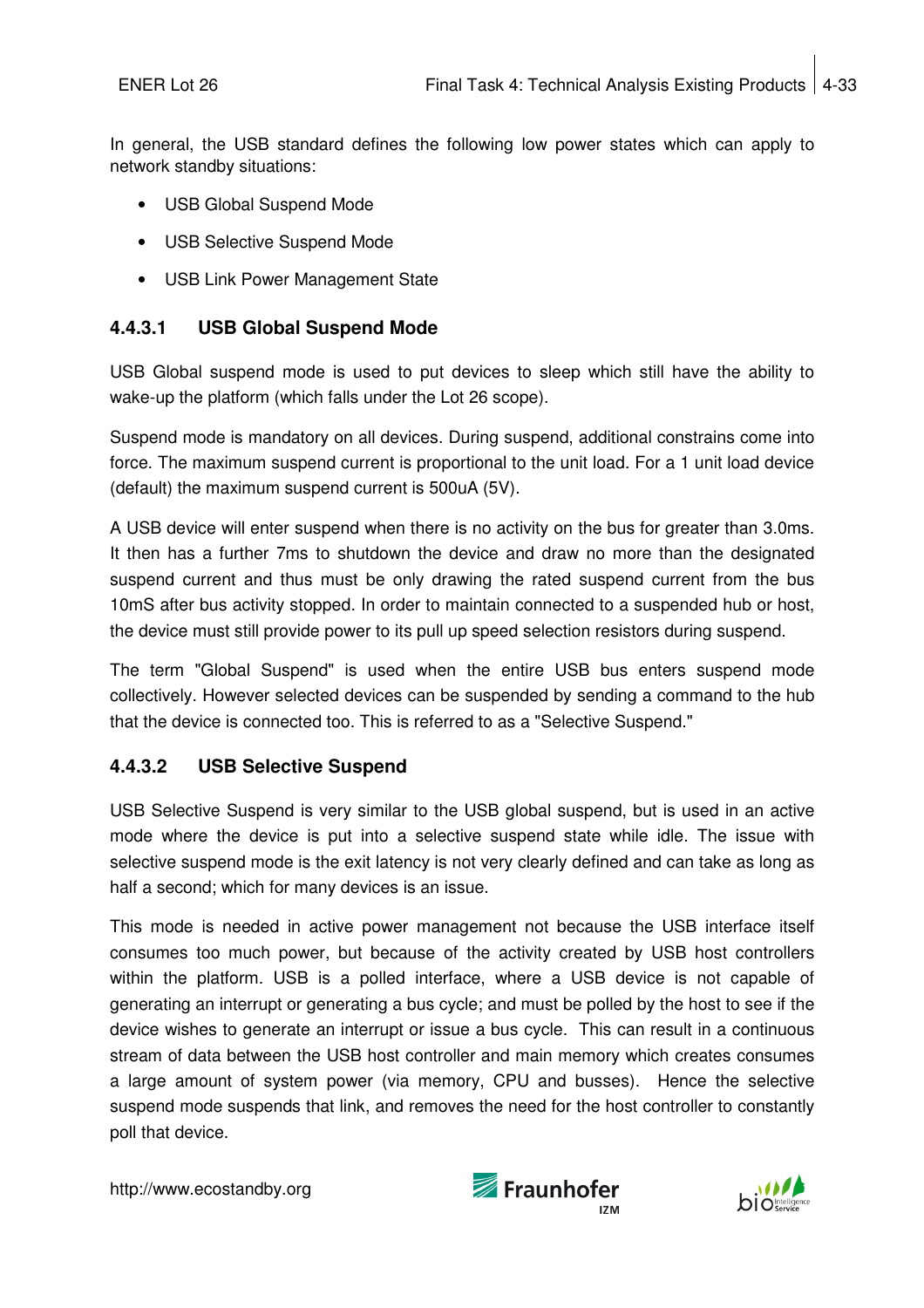#### **4.4.3.3 USB Link Power Management**

USB link power management resolves the issues found with selective suspend by reducing the guaranteed exit latency of the selective suspend technology (at a high level) those allowing devices to quickly enter and exit these low power states which saves link power and the host controller polling power. This mode was added as an optional feature to USB 2.0 device (High speed and low speed) and as a mandatory feature of USB 3 high speed devices.

#### **4.4.3.4 V Bus Power**

The V-Bus is the USB bus that provides power to a device. The power of a USB bus powered device is limited by design. Table 2 shows the V-Bus power characteristics.

|                                   |                |                   | <b>Table 11-2, DC Electrical Characteristics</b> |      |                |  |  |  |  |  |
|-----------------------------------|----------------|-------------------|--------------------------------------------------|------|----------------|--|--|--|--|--|
| <b>Parameter</b>                  | Symbol         | <b>Conditions</b> | Min.                                             | Max. | <b>Units</b>   |  |  |  |  |  |
| <b>Supply Voltage:</b>            |                |                   |                                                  |      |                |  |  |  |  |  |
| Port (downstream connector)       | <b>VBUS</b>    |                   | 445                                              | 5.25 | V              |  |  |  |  |  |
| Port (upstream connector)         | <b>VBUS</b>    |                   | 4.0                                              |      | V              |  |  |  |  |  |
| <b>Supply Current:</b>            |                |                   |                                                  |      |                |  |  |  |  |  |
| High-power Hub Port (out)         | <b>ICCPRT</b>  |                   | 900                                              |      | <b>mA</b>      |  |  |  |  |  |
| Low-power Hub Port (out)          | <b>ICCUPT</b>  |                   | 150                                              |      | mA             |  |  |  |  |  |
| High-power Peripheral Device (in) | <b>ICCHPF</b>  |                   |                                                  | 900  | <b>mA</b>      |  |  |  |  |  |
| Low-power Peripheral Device (in)  | <b>ICCLPF</b>  |                   |                                                  | 150  | mA             |  |  |  |  |  |
| Unconfigured Device (in)          | <b>ICCINIT</b> |                   |                                                  | 150  | m <sub>A</sub> |  |  |  |  |  |
| Suspended High-power Device       | ICCS           |                   |                                                  | 2.5  | <b>mA</b>      |  |  |  |  |  |

#### Table 2: USB V Bus Power Characteristics

#### **Sleep and Charge USB ports**

Some computers support charging of USB devices when the system is sleeping (ACPI G1/S3 or G1/S4 states) or off (G2/S5 state). USB provides a standard on how much power can be drawn from a host USB device for this purpose (USB charging specification 1.1: http://www.usb.org/developers/devclass\_docs). This should be considered when specifying sleep or off power for computers which host USB battery charging in the different low power modes.



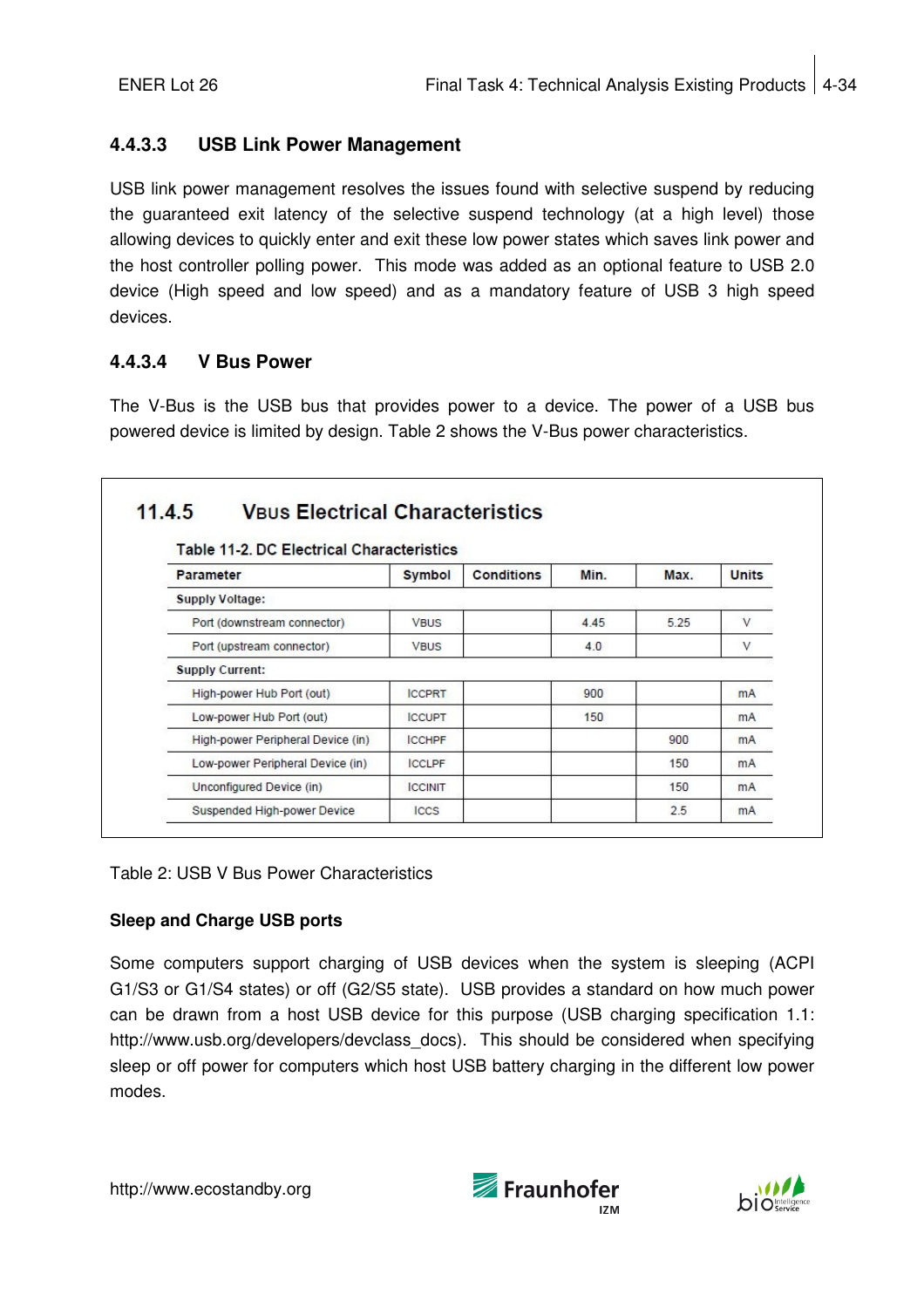If a device to be charged is plugged into a charging downstream port, then it is allowed to draw current up to IDEV CDP LFS (for low or full speed devices, max of 1.5A) or IDEV CDP HS (for high speed devices, max of 900mA) regardless of the system state of the host.

**Wireless USB** enables products from the PC, CE, and mobile industries to connect wirelessly at up to 480 Mbps at 3 meters and 110 Mbps at 10 meters.

Wireless USB is designed to deliver maximum power efficiency. Sleep, listen, wake and conserve modes ensure that devices use only the minimum power necessary.

## **4.4.4 Digital Subscriber Line (ADSL and VDSL)**

The ADSL (G.992.3) and ADSL2+ (G.992.5) as well as VDSL VDSL1 (G.993.1) and VDSL2 (G.993.2) recommendations define a power management feature to reduce the power consumption and the thermal dissipation of ADSL chip sets.

When there is no user traffic, the xDSL links can switch from a high power mode (L0) to a low power mode (L2). If there is no user data for a long period of time, the link can switch further to a very low power, idle state (L3).

TR-202 Low-Power Mode Guidelines (February 2010)

- LO State Full power management state achieved after the initialization procedure has completed successfully (the ADSL link is fully functional)
- L2 State Low power management state (the ADSL link is active but a low power signal conveying background data is sent from the ATU-C to the ATU-R)
- L3 State Link state (Idle) at the start of the initialization procedure (there is no signal transmitting, the ATU may be powered or unpowered)

These features can be initiated on the central office (CO) or remote unit. Due to the several seconds transition time (L2) and the potential of losing data and connectivity (L3) most network provider are not using this power management feature. Their experience with unhappy VoIP (Voice over IP) customers cannot be denied. That does not mean however that the idea is wrong. The provider of the access network is influencing (with the technology, network topology, node configuration, and system setup) the energy consumption of the customer's equipment. If there is no traffic in the loop the system should support low power modes.

## **4.4.5 Data Over Cable Service Interface Specification (DOCSIS)**

DOCSIS is an international telecommunications standard that permits the addition of highspeed data transfer to an existing Cable TV (CATV) system. It is employed by many cable



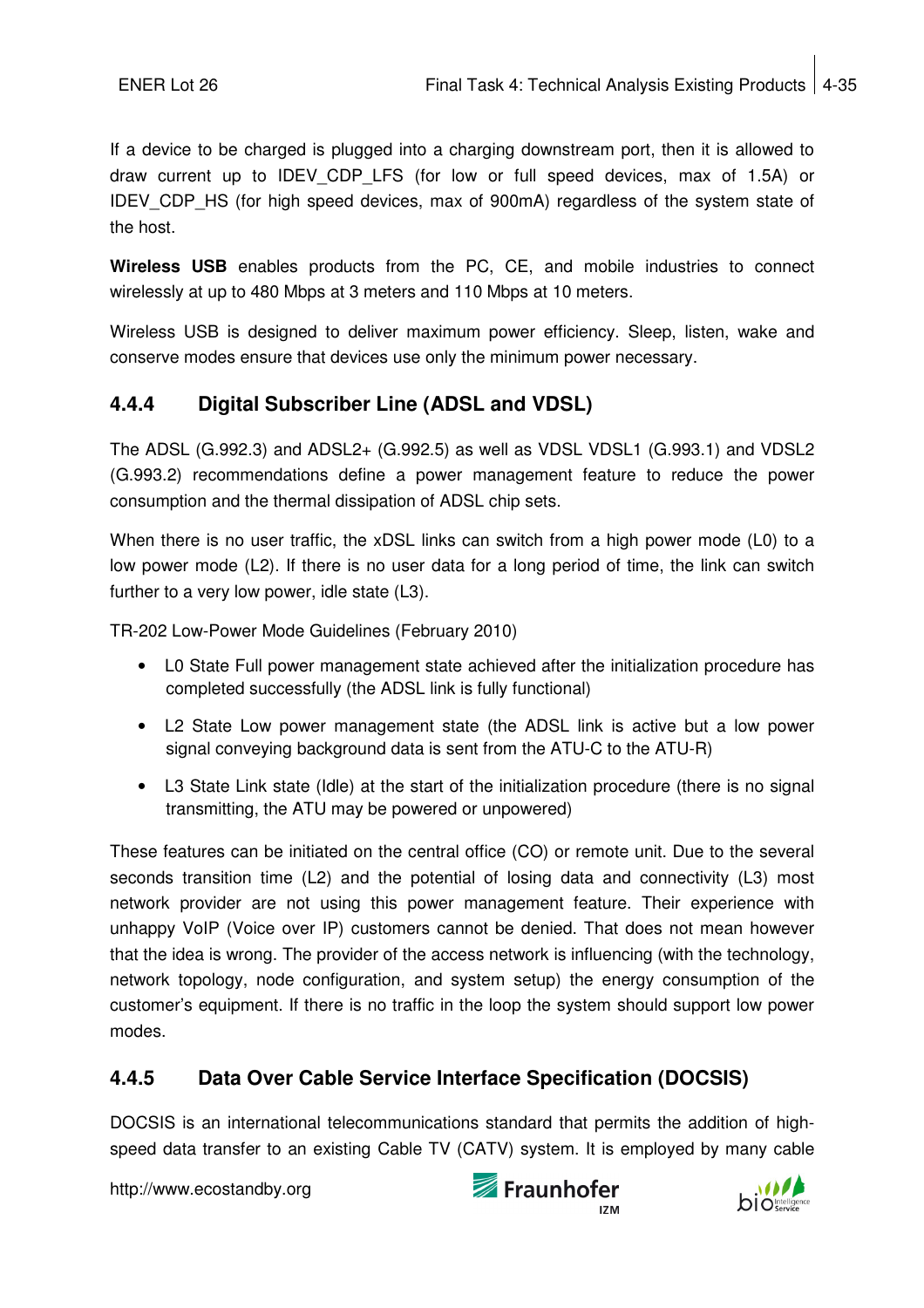television operators to provide Internet access (see cable internet) over their existing hybrid fiber coaxial (HFC) infrastructure. The specification was developed by Cable Labs and contributing companies including ARRIS, BigBand Networks, Broadcom, Cisco, Conexant, Correlant, Harmonic, Intel, Motorola, Netgear, Terayon, and Texas Instruments.

A DOCSIS architecture includes two primary components: a cable modem (CM) located at the customer premises, and a cable modem termination system (CMTS) located at the CATV head end. Of interest for this study is the modems power consumption on the CPE and the power management (interoperability) with the CMTS.

See current power consumption requirements below.

## **4.4.6 Multimedia Interoperability**

#### **4.4.6.1 High-Definition Multimedia Interface (HDMI)**

HDMI is currently the most common audio/video interface for transmitting uncompressed digital data. It replaces consumer electronics analog standards including coaxial cable, composite video, S-Video, SCART, component video, D-Terminal, or VGA. HDMI is backwards compatible with DVI. HDMI is used to connect TVs, AV receivers, set-top-boxes, media player and recorder, camcorder, as well PCs, game consoles and displays. The HDMI 1.4a specification was released in 2010 and enables current and future IP-based applications, 3D support, 4Kx2k high resolution support, HDMI Ethernet channel, DLNA, UPnP, and MoCA over a single cable.

- Consolidation of HD video, audio, and data in a single cable
- Enables high speed bi-directional communication
- Enables IP-based applications over HDMI
- Transfer speeds up to 100Mbps (HDMI Ethernet Channel)
- Audio Return Channel

**Consumer Electronics Control (CEC)** is a one-wire bidirectional serial bus that uses the industry-standard AV.link protocol to perform remote control functions. CEC wiring is mandatory, although implementation of CEC in a product is optional. It was defined in HDMI Specification 1.0 and updated in HDMI 1.2, HDMI 1.2a, and HDMI 1.3a (which added timer and audio commands to the bus). The feature is designed to allow the user to command and control multiple CEC-enabled boxes with one remote control and for individual CEC-enabled devices to command and control each other without user intervention.



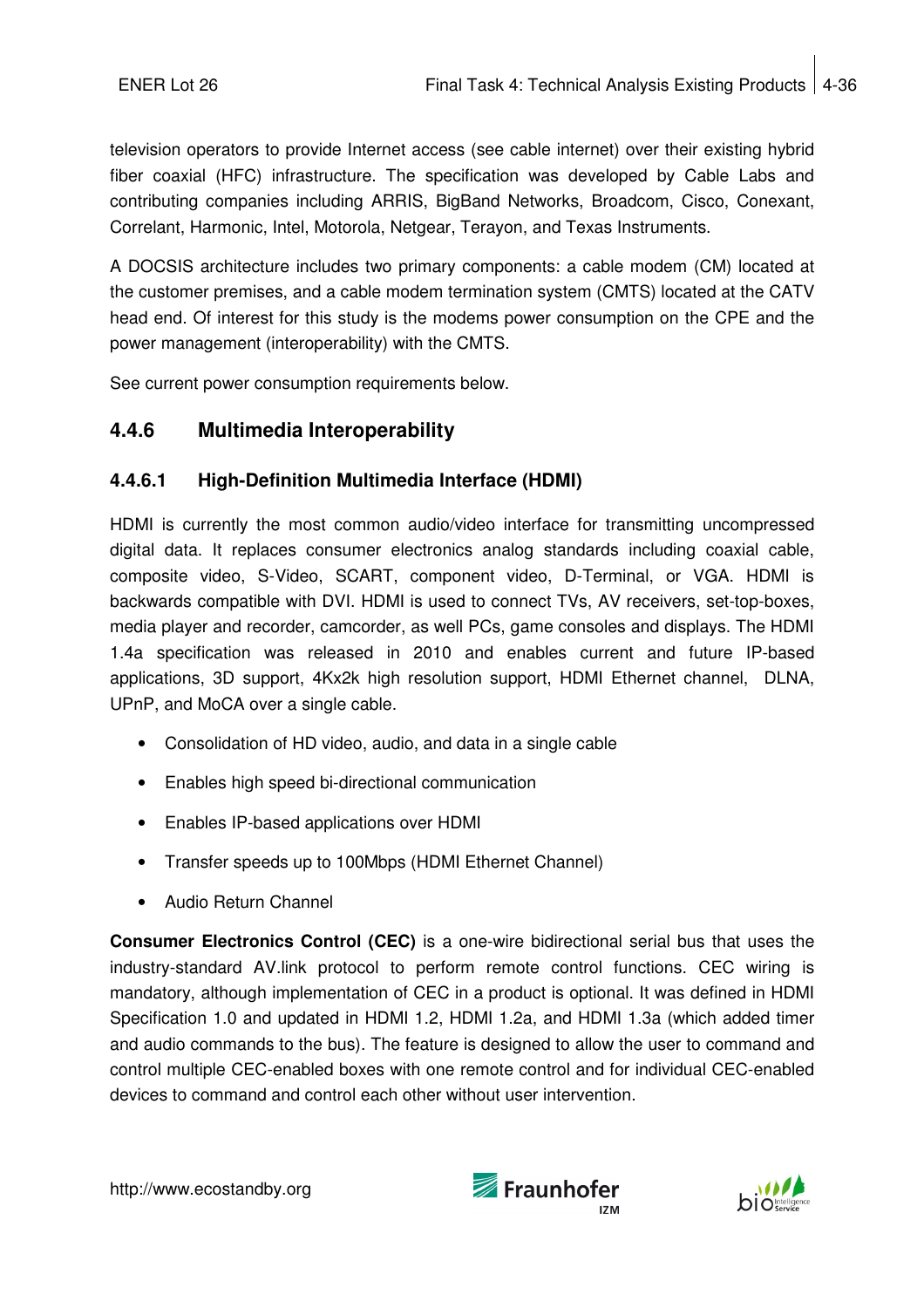Products that are connected by way of the HDMI interface can interrogate the bus to determine what products are on the line while, at the same time, communicate with them, reducing IR remote functions with fewer key strokes. Like universal remotes, the system will identify each product when powered up and connect the system with the correct configuration for a true one-button solution. Based on a one-wire bidirectional system, the CEC line allows all parties (peripherals) to share on this one-wire communication channel. After Hot Plug detection takes place, all products route their data by way of switching, cables and video conversions to the root of the system.

Trade names for CEC are Anynet (Samsung); Aquos Link (Sharp); BRAVIA Sync (Sony); HDMI-CEC (Hitachi); Kuro Link (Pioneer); CE-Link and Regza Link (Toshiba); RIHD (Remote Interactive over HDMI) (Onkyo); SimpLink (LG); HDAVI Control, EZ-Sync, and VIERA Link (Panasonic); EasyLink (Philips); and NetCommand for HDMI (Mitsubishi).

## **4.4.6.2 Digital Living Network Alliance (DLNA)**

The guidelines currently consist of three volumes covering Architecture & Protocols, Media Format Profiles, and Link Protection.<sup>13</sup>

DLNA was formed in 2003 to enable cross-industry convergence of multimedia content in home networks. At its core, its goal is to enable a wired and wireless interoperable home network where digital content in the form of images, music and video can be easily and seamlessly shared across personal computers, consumer electronics and mobile devices. DLNA achieves this by defining a platform of interoperability guidelines based on open and established industry standards. In addition to defining a manageable framework of standards and protocols, DLNA guidelines also outline several device classes, carefully constructed usage cases for networked homes, and additional functions which enhance the content sharing experience.

DLNA guidelines can be thought of as an umbrella standard that defines how the home network interoperates at all levels. DLNA guidelines define both mandatory and optional standards for each of the different networking layers.





j <sup>13</sup> http://download.iomega.com/resources/whitepapers/media-dlna.pdf